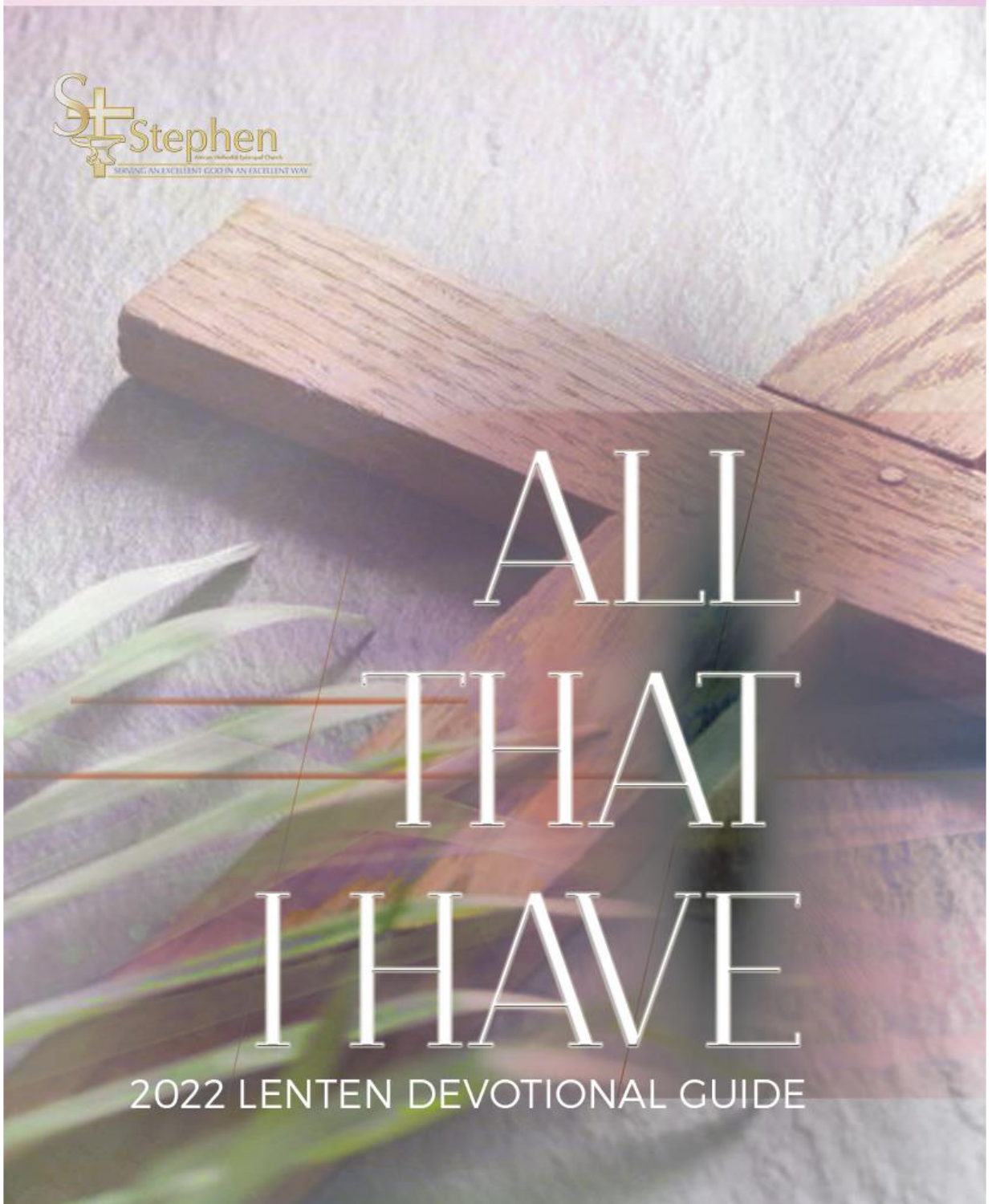Greetings!

Praise God for eternal blessings, love and joy!!

The season of Lent is an awesome time for Christians to reflect on the ministry of Jesus Christ and what his sacrifice meant for our lives. During these moments of reflection, we pray that you will find assurance in the faith that God has given us grace and has reconciliation. Because of Christ, we have a model for how to demonstrate the love of God to all humanity. Therefore, as we journey together throughout this season let us find ways to exemplify this love to our family, friends and neighbors.

Each weekly devotional is designed so that we can center our thoughts towards God's mercy and empower us to do the work of Christ in the world. It is our prayer that as you read and reflect, God's peace will surround you and encourage you to share the love of God with others.

"Only love, held him there on the cross…."

By God's Grace,

Rev. James C. Bailey, Pastor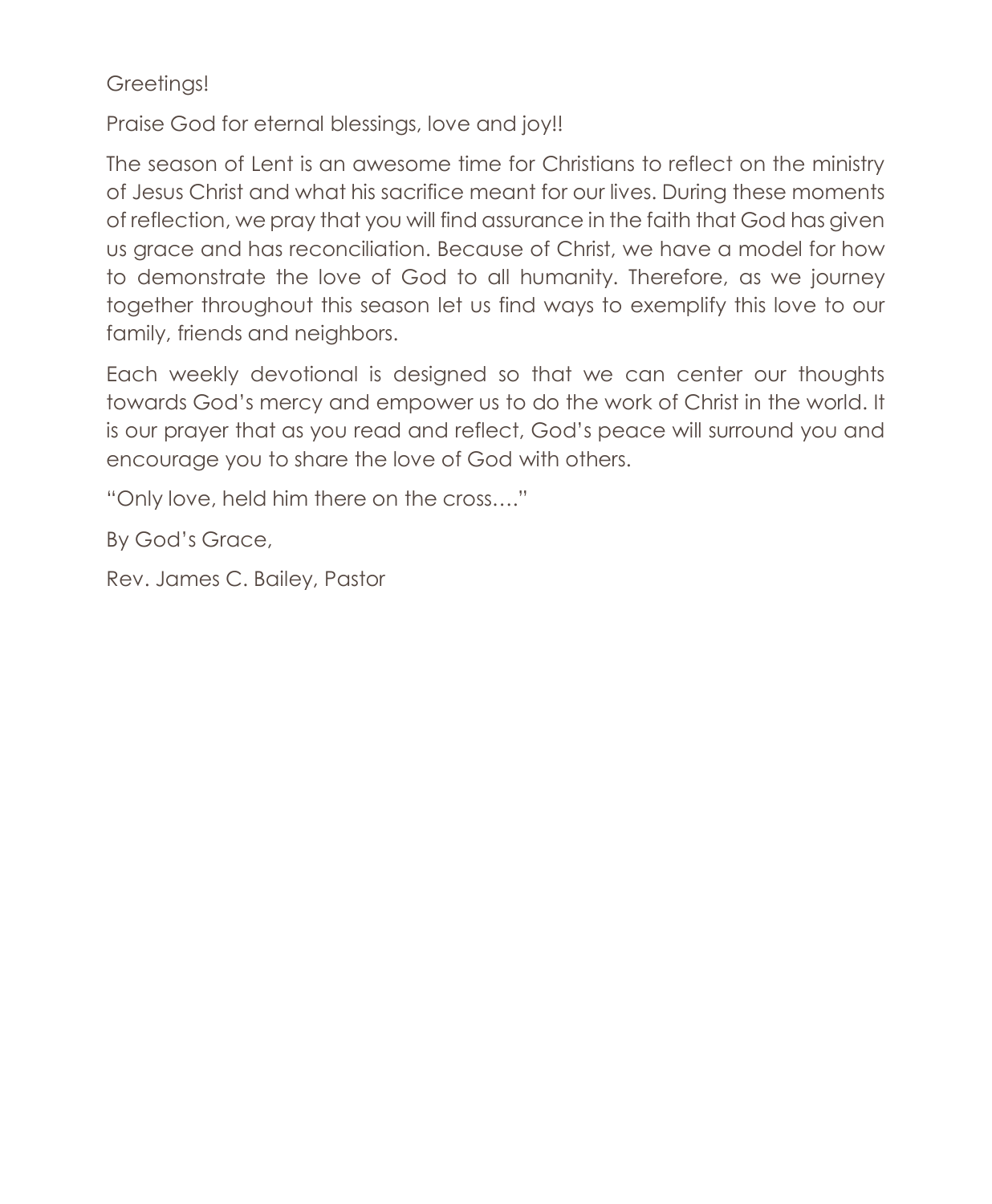# What is the Daniel Fast?

The **Daniel Fast** is based upon the prophet Daniel's fasting experiences as recorded in the Bible. Scripture gives us some insight (such as in Dan. 10:3) into what he ate and didn't eat; however, we don't know his complete menu. What we do know is this: In Daniel 1, Daniel chose not to eat the royal food that he was being served and ate only vegetables and drank water. Another time (in Daniel 10:2-3) he deprived himself of choice food, meat, and wine as he sought the Lord in prayer. Most commentaries believe "choice food" would have been bread and sweets.

The intention of today's Daniel Fast is not to duplicate exactly what Daniel did but the spirit in which he did it. Daniel's passion for the Lord caused him to hunger and thirst more for spiritual food than for physical food, which should be the desire of anyone choosing to participate in this type of fast.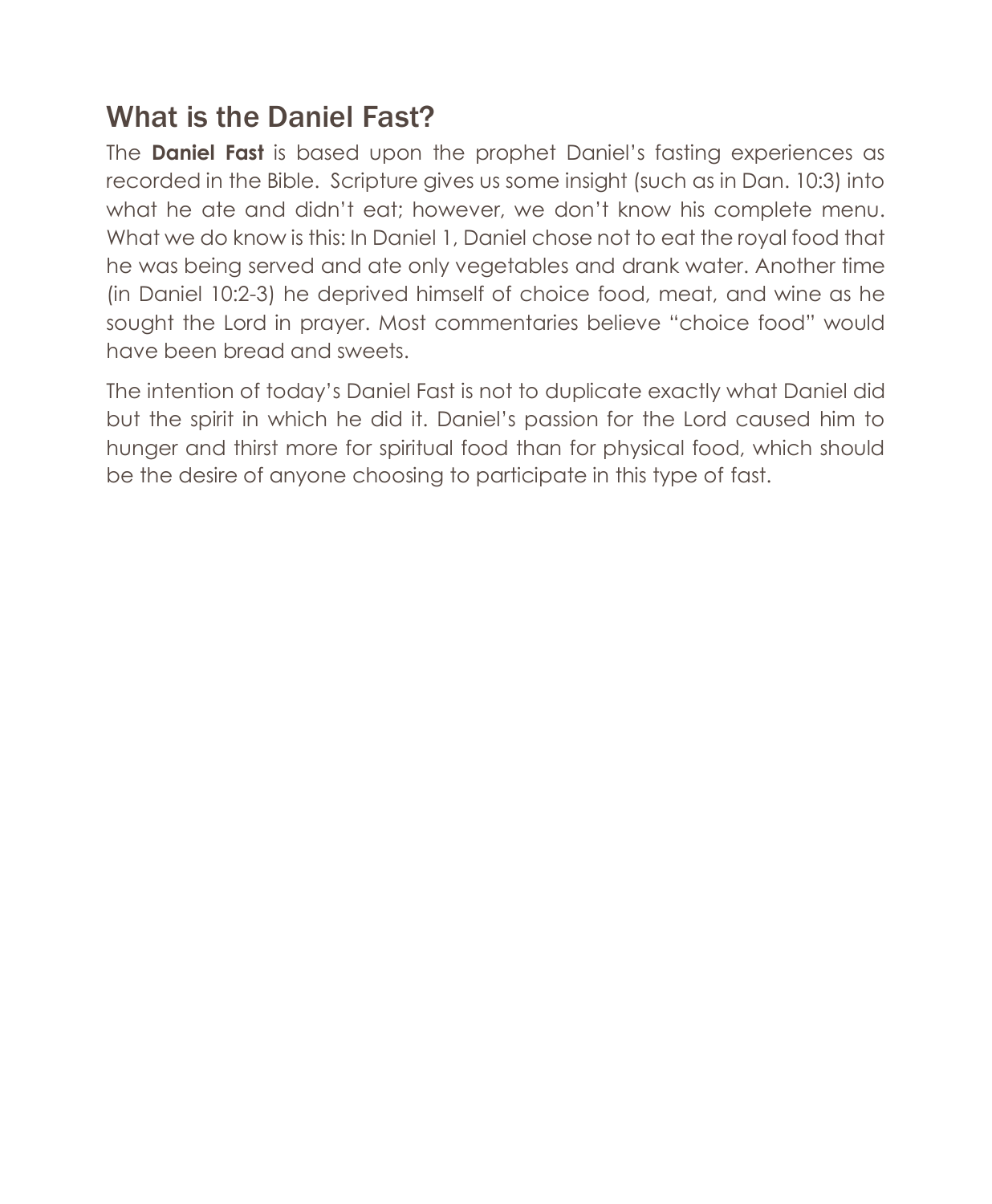# Food List for the Daniel Fast

- **All fruit:** fresh, frozen, dried, juiced, or canned.
- **All vegetables:** fresh, frozen, dried, juiced, or canned.
- **All whole grains**: amaranth, barley, brown rice, oats, quinoa, millet, and whole wheat.
- **In All nuts & seeds:** almonds, cashews, macadamia nuts, peanuts, pecans, pine nuts, walnuts, pumpkin seeds, sesame seeds, and sunflower seeds; unsweetened almond milk. Nut butters are also included.
- **All legumes**: canned or dried; black beans, black eyed peas, cannellini beans, garbanzo beans (chickpeas), great northern beans, kidney beans, lentils, pinto beans, and split peas.
- **All quality oils**: avocado, coconut, grapeseed, olive, peanut, sesame, and walnut.
- **Beverages:** distilled water, filtered water, and spring water.
- **Other:** unsweetened almond milk, coconut milk, rice milk, or soy milk; herbs, spices, salt, pepper, unsweetened coconut flakes, seasonings, Bragg's Liquid Aminos, soy products, and tofu.

### Foods to Avoid on the Daniel Fast

- **All meat & animal products**: bacon, beef, buffalo, eggs, fish, lamb, poultry, and pork.
- **All dairy products:** butter, cheese, cream, milk, and yogurt.
- **All sweeteners**: agave nectar, artificial sweeteners, brown rice syrup, cane juice, honey, molasses, raw sugar, syrups, and sugar.
- **All leavened bread & yeast**: baked goods and Ezekiel bread (if it contains yeast and honey).
- **All refined & processed food products**: artificial flavorings, chemicals, food additives, preservatives, white flour, and white rice.
- **EXECT All deep-fried foods:** corn chips, French fries, and potato chips.
- **All solid fats:** lard, margarine, and shortening.
- **Beverages:** alcohol, carbonated drinks, coffee, energy drinks, herbal tea, and tea.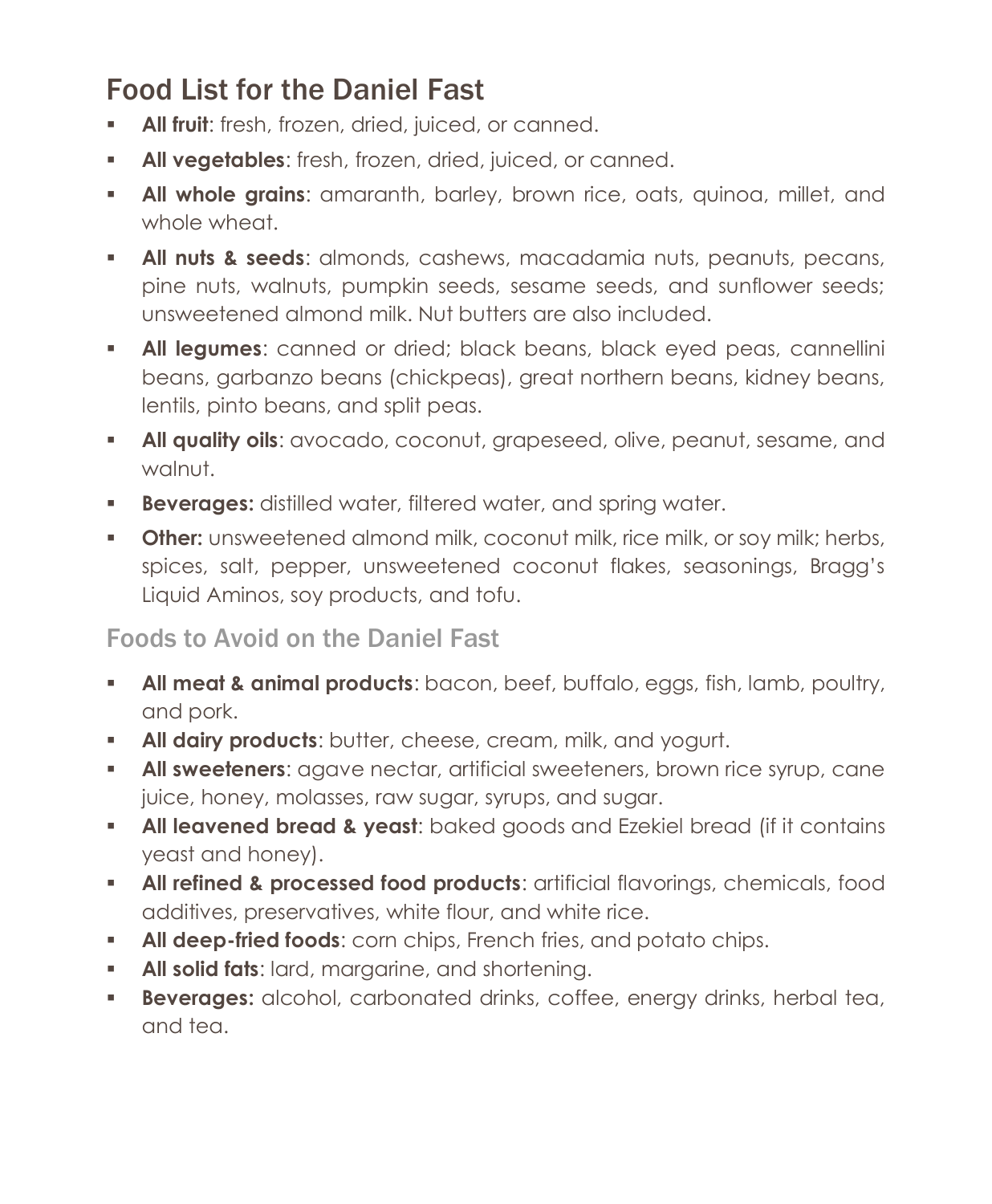# **Alternatives**

- **No Starch** (Starch-free)
- **No Sugar** (sugar Free)
- **No Alcohol** (Alcohol-Free)
- **Only two (2) hours of TV a day**
- **No Social Media** (Facebook, Instagram, Twitter, Snapchat, Tik Tok, etc…)
- **Three (3) hours off cell phone between 4 – 9 pm daily**

## Sacrificial Reading

3 Psalms a Day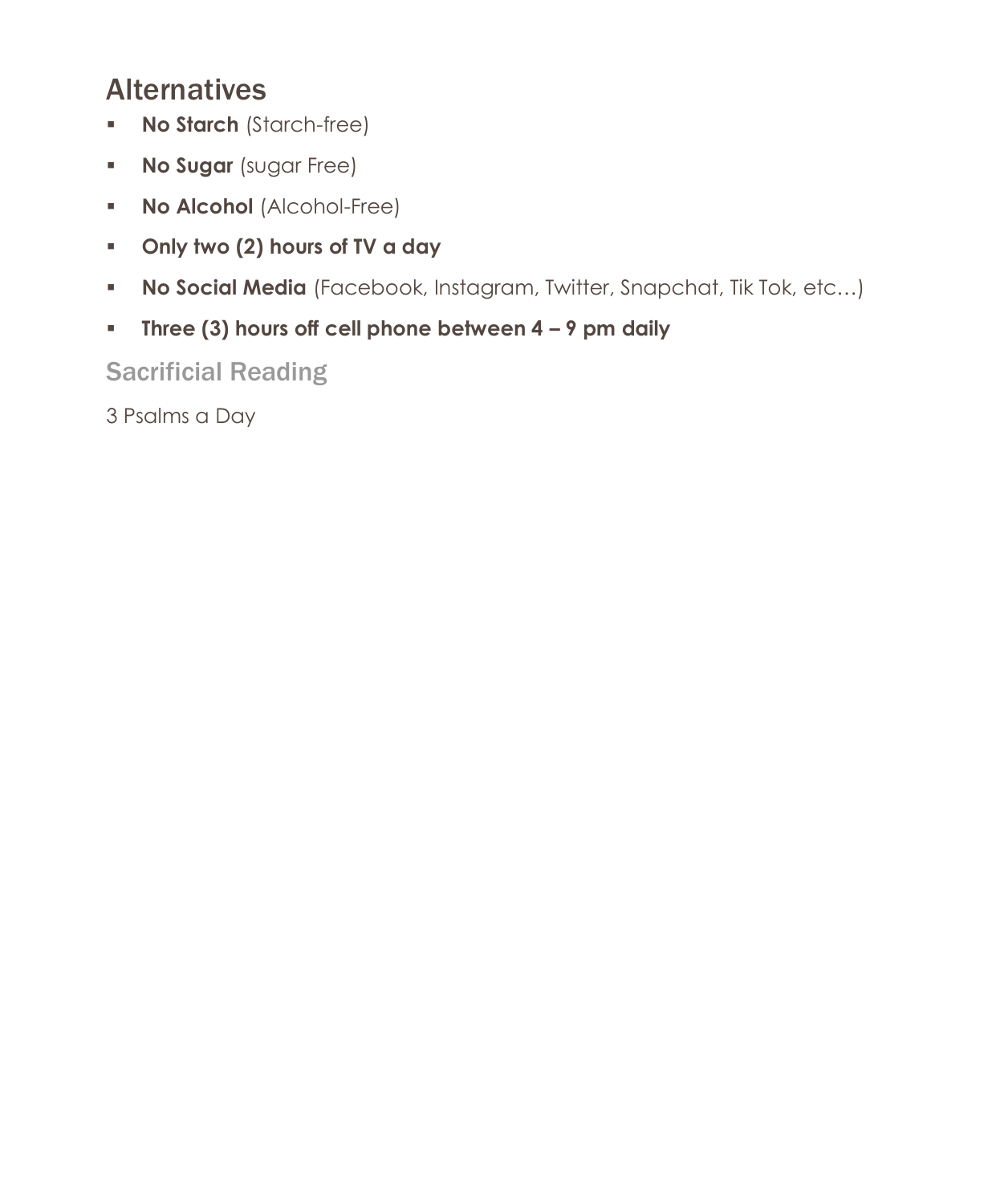# Daily Guide

[How to Use this Devotional]

Start Here:

Use the questions below to begin the process of preparing your mind, body, and spirit for this 40-Day Spiritual Sacrifice mentally and spiritually. Fill in the blanks

#### 10 QUESTIONS TO ASK YOURSELF:

1. When I wake up on Resurrection Sunday morning, how will I be different?

2. Is there a habit or sin in my life that repeatedly gets in the way of loving God with my whole heart or loving my neighbor as myself? How do I address that habit over the next 40 days?

3. Is there anyone in my life from whom I need to ask forgiveness or pursue reconciliation?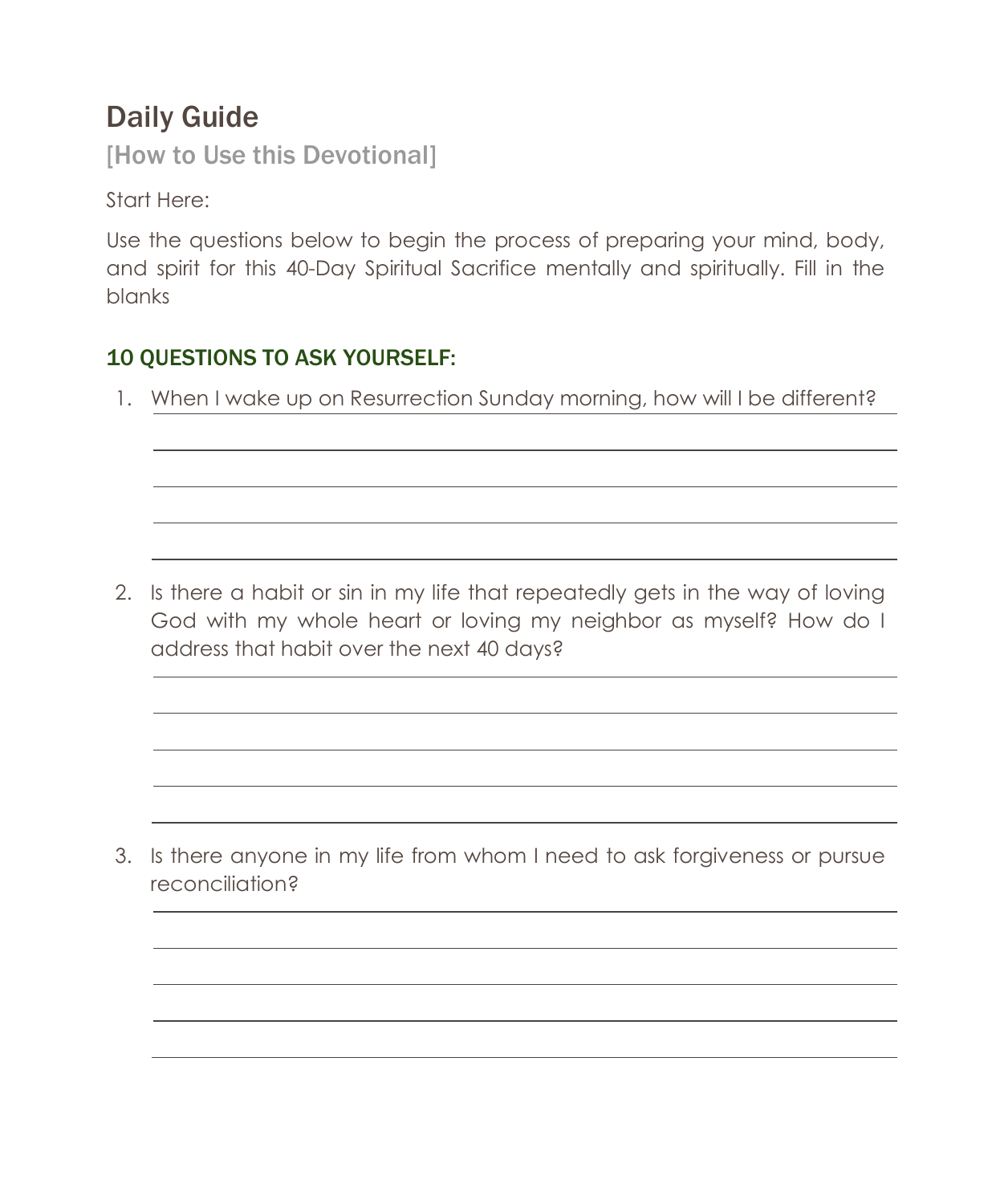4. What practical steps can I take to carve out time for daily contemplation?

5. What spiritual discipline do I need to improve upon or want to try?

6. What are some things in my life that I tell myself I need but I don't?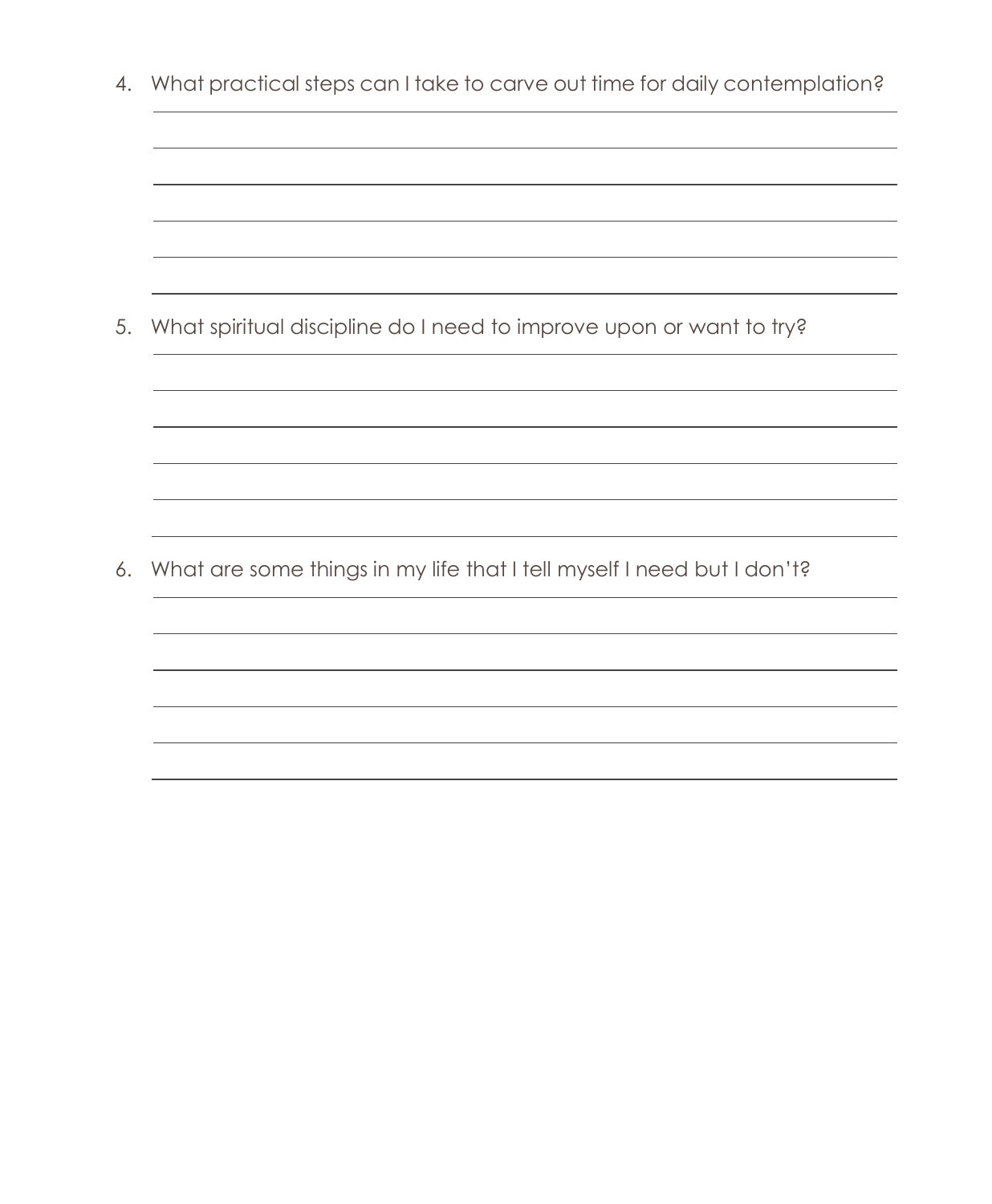7. Why am I giving this particular thing up? How does giving it up draw me closer to God and prepare me for Easter?

8. What am I going to tell myself when self-denial gets hard?

9. Is it necessary/helpful for me to share the nature my fast with others or should I keep it private?

10. What do the ashes mean to me this year?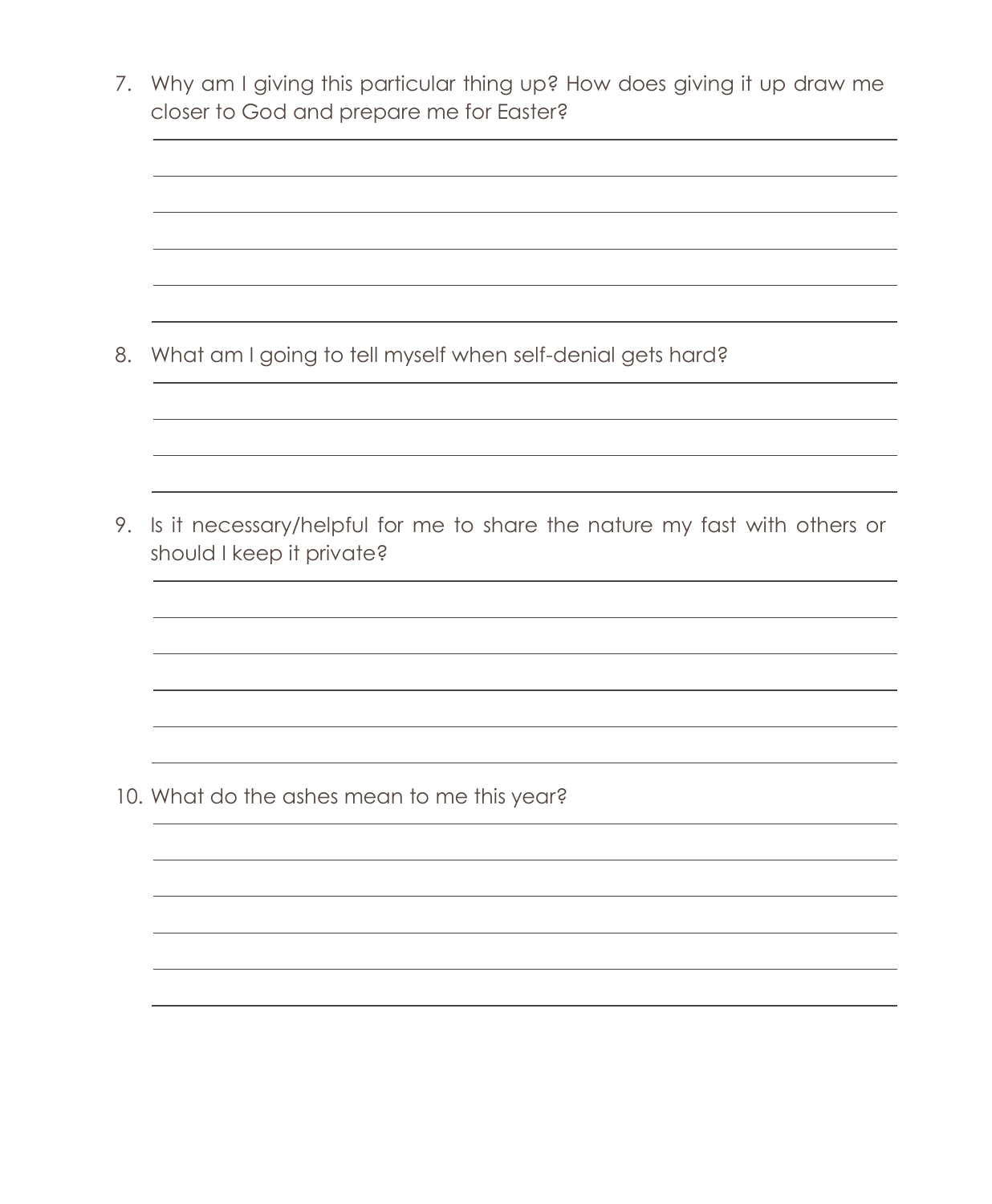Week 1: March 2- 6, 2022

#### MORNING GLORY

Blow a trumpet in Zion; sound an alarm on my holy mountain! Let all the inhabitants of the land tremble, for the day of the Lord is coming; it is near, a day of darkness and gloom, a day of clouds and thick darkness! Like blackness there is spread upon the mountains a great and powerful people; their like has never been before, nor will be again after them through the years of all generations. "Yet even now," declares the Lord, "return to me with all your heart, with fasting, with weeping, and with mourning; and rend your hearts and not your garments." Return to the Lord your God, for he is gracious and merciful, slow to anger, and abounding in steadfast love; and he relents over disaster." [JOEL 2:1-2, 12-13]

#### GOSPEL READING

And Jesus went on with his disciples to the villages of Caesarea Philippi. And on the way he asked his disciples, "Who do people say that I am?" And they told him, "John the Baptist; and others say, Elijah; and others, one of the prophets." And he asked them, "But who do you say that I am?" Peter answered him, "You are the Christ." And he strictly charged them to tell no one about him. [MARK 8:27-30]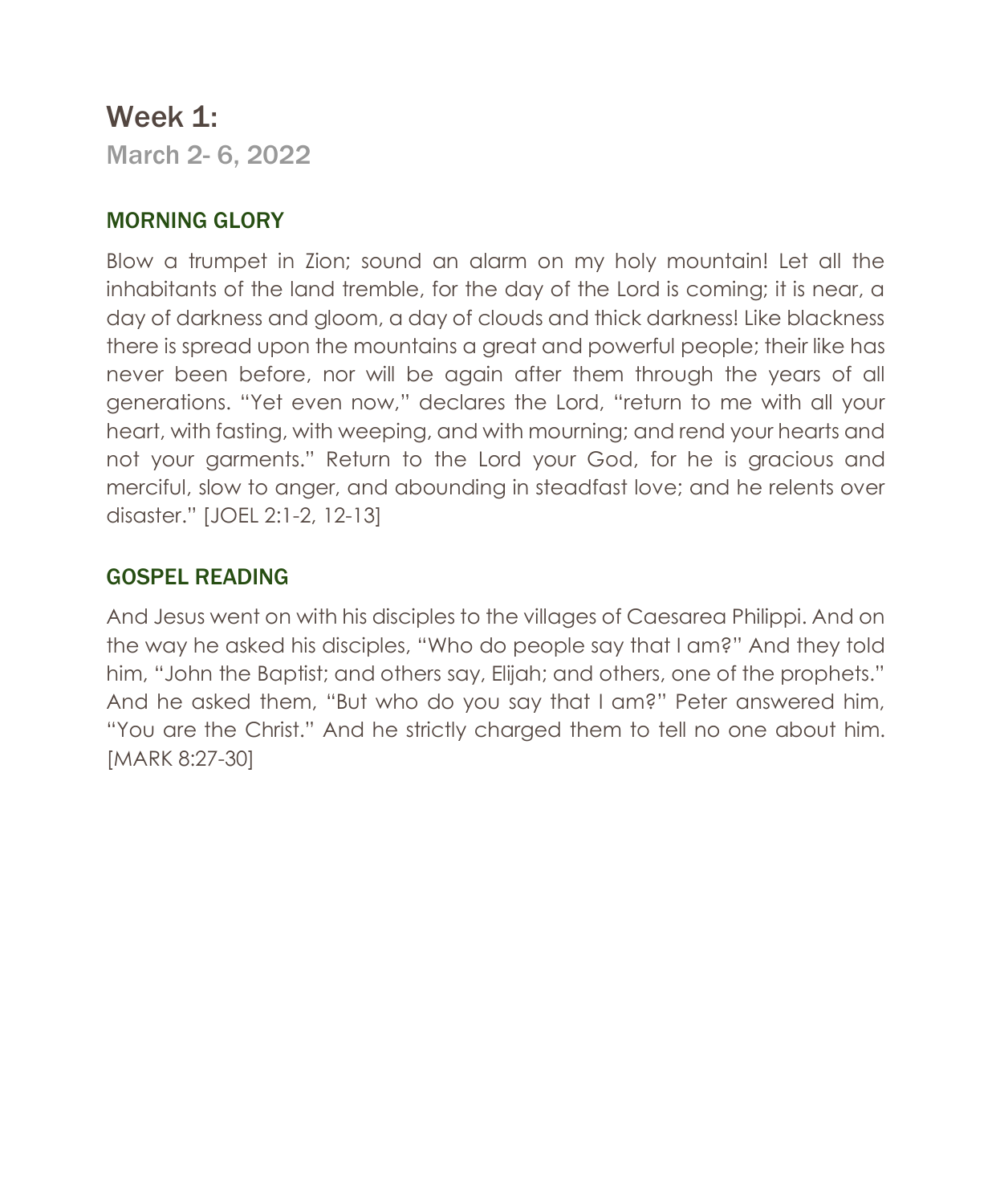Week 1: March 2 – 6, 2022

#### PRAYER

Have mercy on me, O God, according to your unfailing love; according to your great compassion blot out my transgressions. Wash away all my iniquity and cleanse me from my sin. Surely you desire truth in the inner parts; you teach me wisdom in the inmost place. Create in me a pure heart, O God, and renew a steadfast spirit within me. Do not cast me from your presence or take your Holy Spirit from me. Restore to me the joy of your salvation and grant me a willing spirit, to sustain me. Amen. [PSALM 51:1-2,6,10-12]

#### REFLECTION

What hesitations or hindrances do you have in beginning this journey of Lent? What habits/tendencies of self-absorption do you need to tear yourself from? In what ways do you sense a need for the Spirit of God to make Jesus real to you?

## CHALLENGE OF THE WEEK

Make a special prayer notebook and list all the people in your life who need prayers; pray for them each day during this Lenten season. Add someone new every day.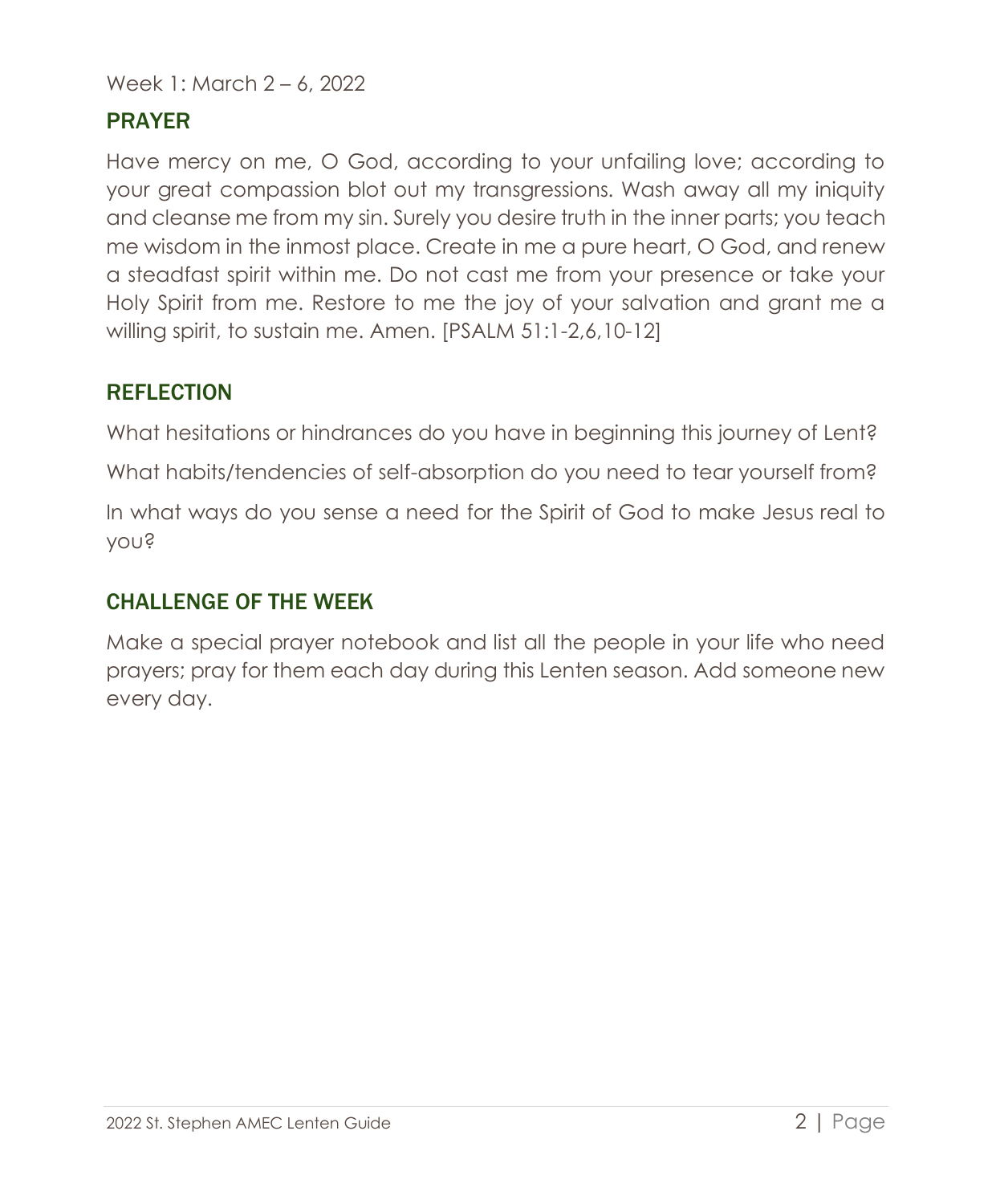Week 1: March 2 – 6, 2022

#### **WORSHIP**

- **Successes:** What successes from the fast have you experienced this week that you would like to celebrate?
- **Challenges:** What difficulties have you encountered over the past week that you would like to acknowledge?
- **Action Steps:** Identify at least one spiritual goal that you would like to work on as you begin Week 2.

| <b>Sermon Title:</b>                     |                                                                                                                  |
|------------------------------------------|------------------------------------------------------------------------------------------------------------------|
| Text:                                    |                                                                                                                  |
| <b>Main Points:</b>                      | and the control of the control of the control of the control of the control of the control of the control of the |
|                                          |                                                                                                                  |
| The Main Idea:                           |                                                                                                                  |
| How can I apply this message to my life? |                                                                                                                  |
|                                          |                                                                                                                  |
|                                          |                                                                                                                  |
|                                          |                                                                                                                  |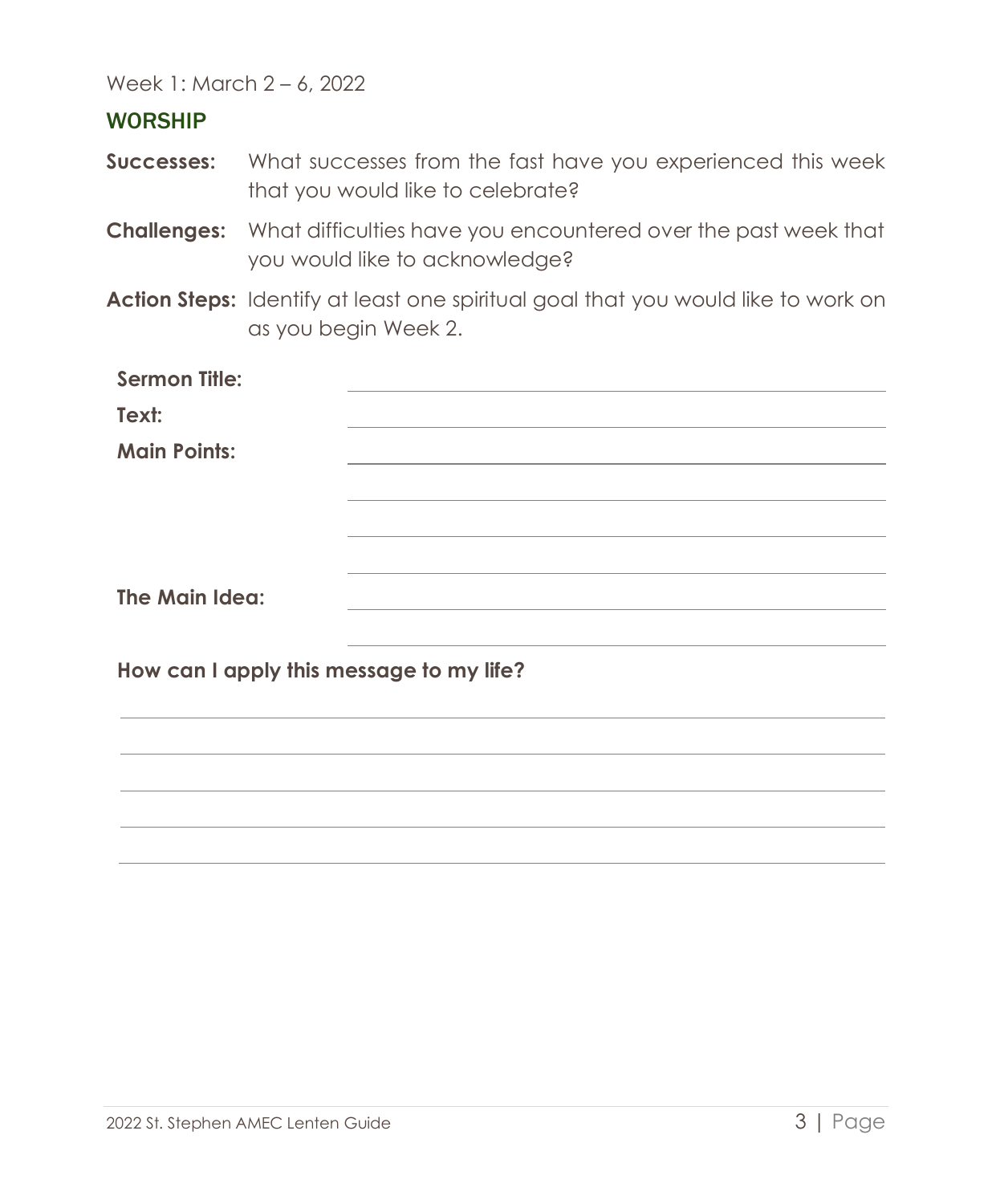Week 1: March 2 – 6, 2022

#### ACTIVITY:

Our aim during Lent is something like a wilderness experience. We want to shake up our lives significantly enough that when we reach for our usual comforts and grasp a fistful of air, we are forced to cling to Christ – his body, his blood. We want to see just how upside down our world really is as our "important things" prove to be perishable goods, as the light shines on our "righteousness" and exposes the layers of "self" beneath the surface, and as our "busy" lives are shown to simply lack wisdom.

The desire is a new lease on life, a view into the vast world of God, a deep breath and long look above the tree line of self-absorption. So in Lent we focus on getting away from the life of flesh and into the life of the Spirit, denying our ways and embracing God's.

The point of giving things up is not to be reminded of how much we miss them, but rather to be awakened to how much we miss God and long for his lifegiving Spirit. This means, of course, that Lent is not only about giving up things. It is also about adding things, God-things.

- Having given up junk food for a healthy diet, what will you do with the energy you gain?
- Having given up social media, to whom will you devote meaningful conversation?
- Having given up TV as a default activity, how will you use that time to cultivate quality family time?
- Having sacrificed whatever form of selfishness you indulge, how will you meet the needs of others?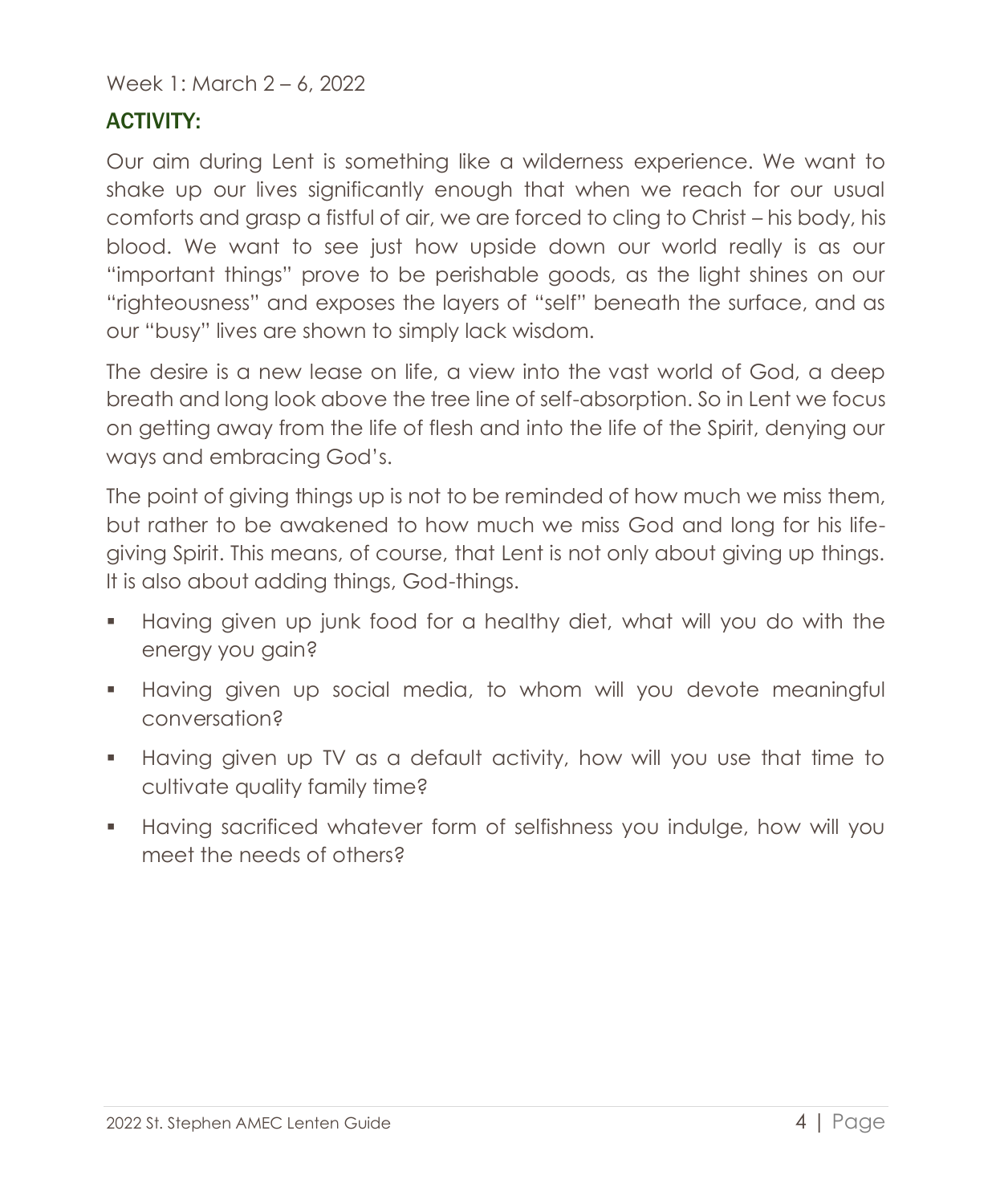Week 2: March 7-13, 2022 **Repentance** 

#### MORNING GLORY

Oh sing to the Lord a new song; sing to the Lord, all the earth! Sing to the Lord, bless his name; tell of his salvation from day to day. Declare his glory among the nations, his marvelous works among all the peoples! For great is the Lord, and greatly to be praised; he is to be feared above all gods. For all the gods of the peoples are worthless idols, but the Lord made the heavens. Let the heavens be glad, and let the earth rejoice; let the sea roar, and all that fills it; let the field exult, and everything in it! Then shall all the trees of the forest sing for joy before the Lord, for he comes, for he comes to judge the earth. He will judge the world in righteousness, and the peoples in his faithfulness. [PSALM 96:1-5, 11-13]

#### **SCRIPTURE**

They went on from there and passed through Galilee. And he did not want anyone to know, for he was teaching his disciples, saying to them, "The Son of Man is going to be delivered into the hands of men, and they will kill him. And when he is killed, after three days he will rise." But they did not understand the saying and were afraid to ask him. And they came to Capernaum. And when he was in the house he asked them, "What were you discussing on the way?" But they kept silent, for on the way they had argued with one another about who was the greatest. And he sat down and called the twelve. And he said to them, "If anyone would be first, he must be last of all and servant of all." And he took a child and put him in the midst of them, and taking him in his arms, he said to them, "Whoever receives one such child in my name receives me, and whoever receives me, receives not me but him who sent me." [MARK 9:30-37]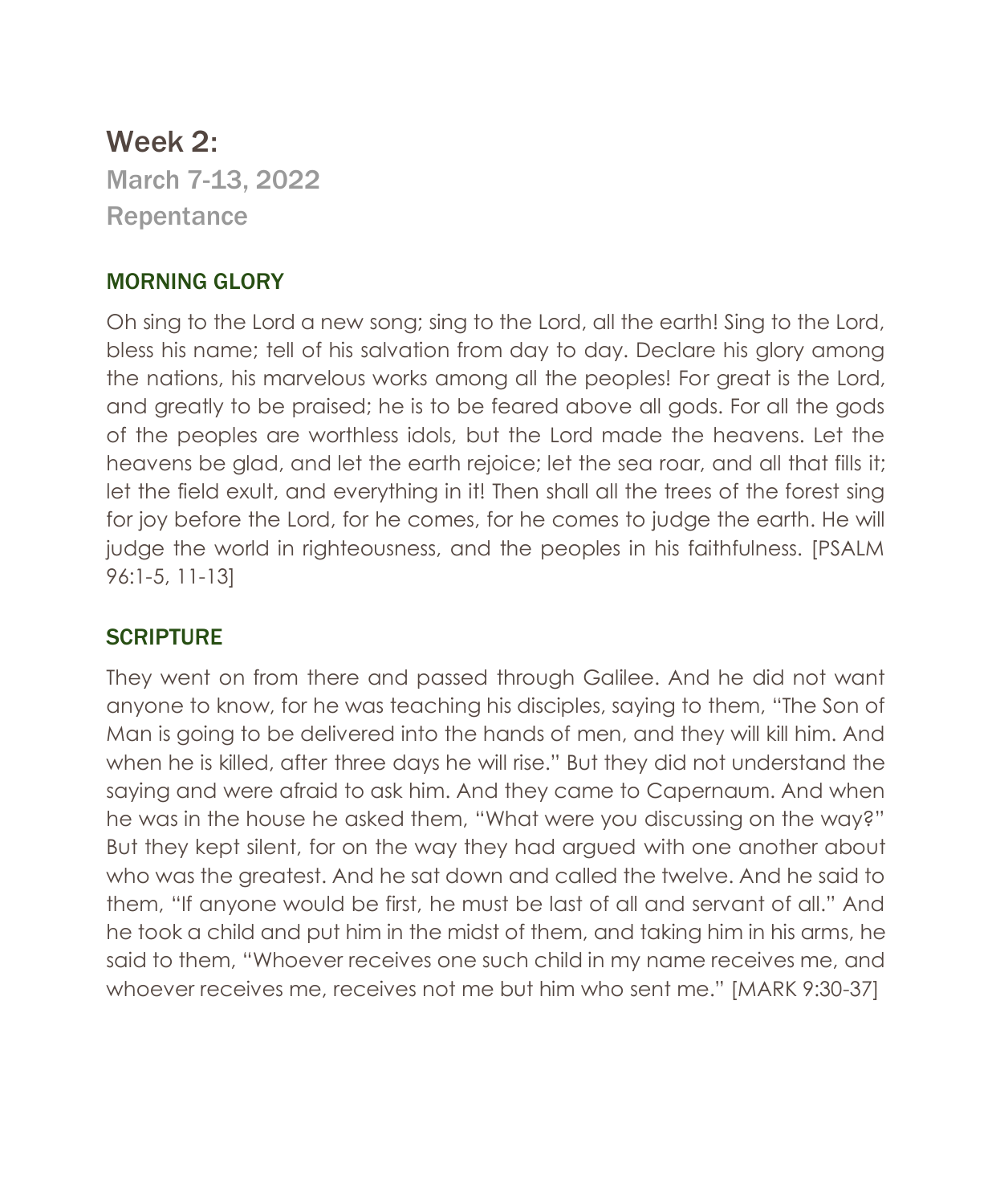#### PRAYER

I Love you Father, I love you so much and I come before you just pouring out my heart. God you are so worthy to be praised, I so want to be with you Jesus, walk with me and guide me. Father forgive me. Forgive me for all my sins, by thought, word and deed. God create in me a new heart; transform me so I will be who you will have me to be. Teach me how to walk and how to talk, teach me how to sit still and how to worship in your majesty, Father. God this Lenten Season I turn myself over to you completely. I understand it won't be easy in the flesh for I have given myself over to my desires for too long but right now Father I declare – I am yours. Fix me God. Use me Father. And I will forever sing your praises because you are the one I want, for I love you Jesus, always. Amen -Rev. Darrell Johnson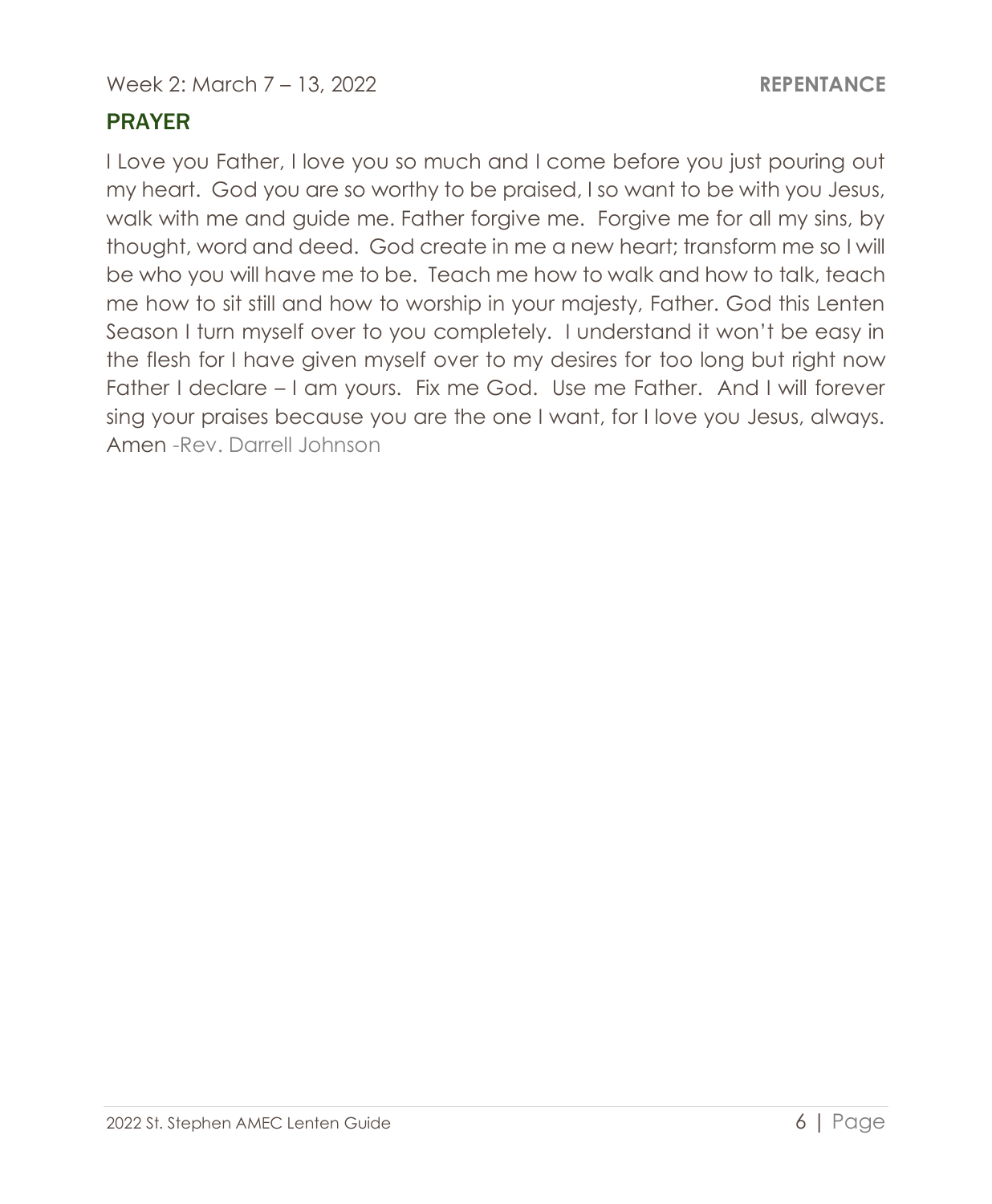#### REFLECTION

In what areas are you feeling shame, guilt, a need for a do-over, or drive to "do better"?

Take a few moments and confess these areas to God. Thank him for his grace and mercy in the gospel that frees us from being slaves to these things.

What areas of your life seem apart from God's control? Where is it difficult to feel God's presence in your circumstances?

Is there any area of your life in which you are resistant to God's control? Confess this in prayer to God.

What is your practice of confession and repentance like? Where do you need to grow?

In what areas of your life are you guilty of walking in isolation? What areas of your life does no one know about? What areas of struggle do you need to invite your community into?

#### CHALLENGE OF THE WEEK

Perform a random Act of Kindness this week (i.e., volunteer at Soup Kitchen, help a neighbor, visit a friend, bring lunch to a coworker, send a note of encouragement to someone)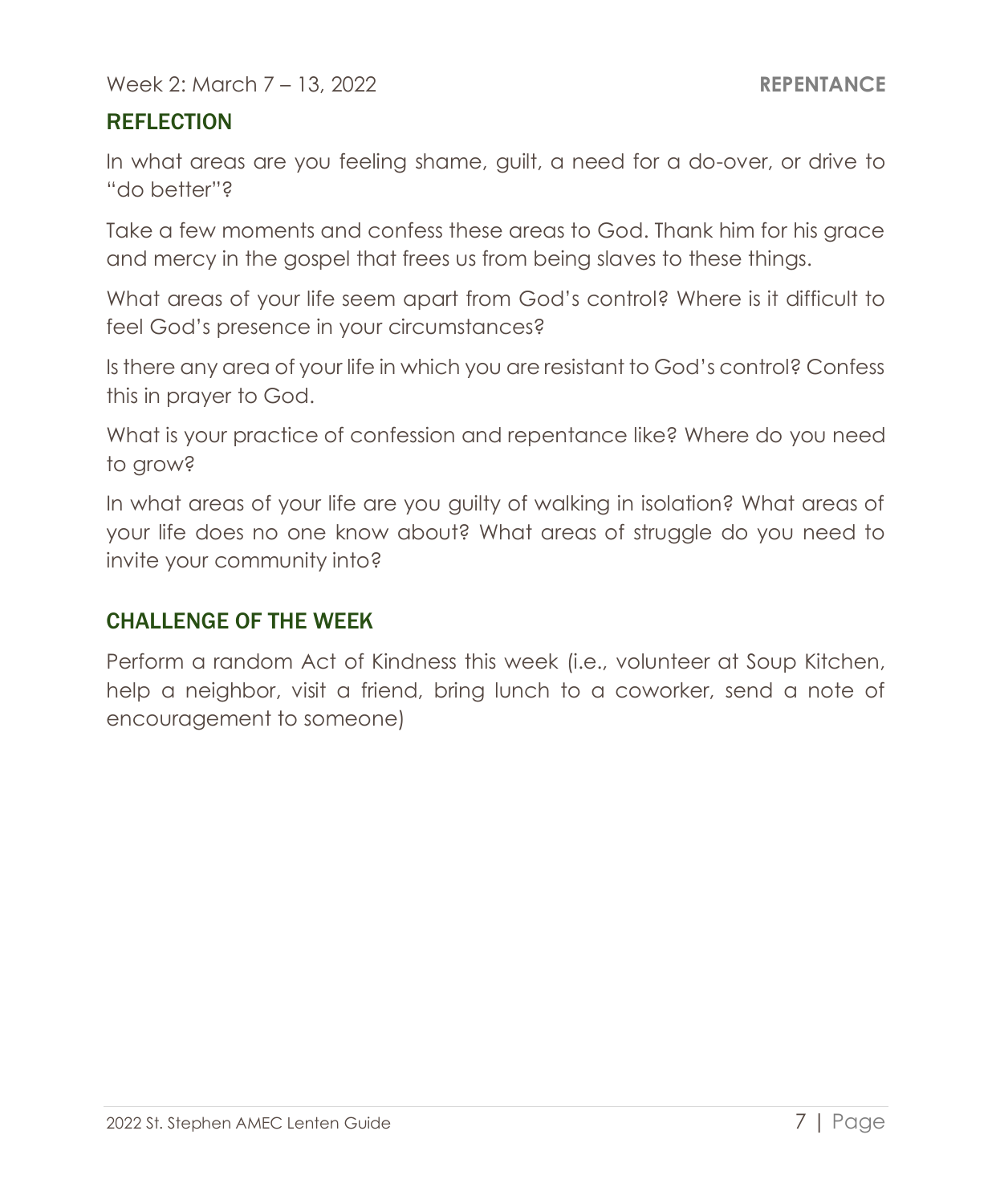#### **WORSHIP**

- **Successes:** What successes from the fast have you experienced this week that you would like to celebrate?
- **Challenges:** What difficulties have you encountered over the past week that you would like to acknowledge?
- **Action Steps:** Identify at least one spiritual goal that you would like to work on as you begin Week 3.

| <b>Sermon Title:</b> |  |
|----------------------|--|
| Text:                |  |
| <b>Main Points:</b>  |  |
|                      |  |
|                      |  |
| The Main Idea:       |  |
|                      |  |
|                      |  |

**How can I apply this message to my life?**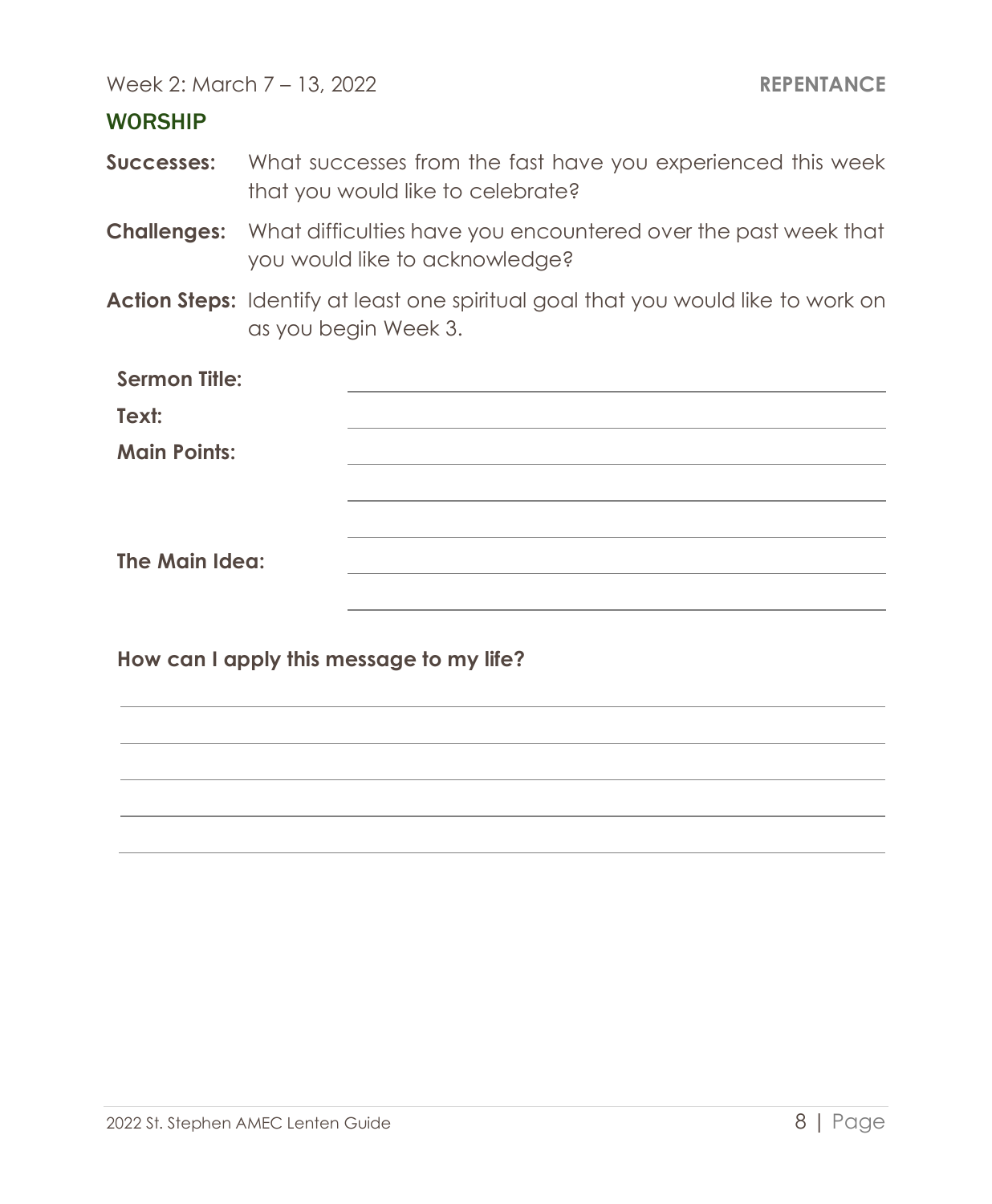Repentance is a response to God's grace. It leads to joy and restoration. Not frustration from trying harder, and not despair from beating yourself up. Those are forms of penance. Jesus is the end of the law for righteousness to everyone who believes, not tries harder or feels worse (Romans 10:4). He condemned sin in the flesh in order that the righteous requirements of the law might be fulfilled in us, who walk not according to the flesh but according to the Spirit. There is therefore now no condemnation for those who are in Christ Jesus (Romans 8:1- 4). Therefore, repentance is motivated by love for God and a desire for fellowship with him.

Repentance is addressed to God. King David's famous confession is a great example of addressing God: "Have mercy on me, O God, according to your steadfast love; according to your abundant mercy blot out my transgressions. Wash me thoroughly from my iniquity and cleanse me from my sin! For I know my transgressions, and my sin is ever before me" (Psalm 51:1-3). His transgressions were adultery and murder, two sins clearly against other people. Yet, he says to God: "Against you, you only, have I sinned and done what is evil in your sight" (51:4). This does not abrogate his responsibility to others, but simply underscores the primacy of God in all things.

Repentance is walking in the light. There was a time when David walked in darkness, unwilling to see things for what they were. In Psalm 32, he writes: "When I kept silent, my bones wasted away through my groaning all day long. For day and night your hand was heavy upon me; my strength was dried up as by the heat of summer." (32:3-4). Only when he came clean with God did he experience the grace of God: "I acknowledged my sin to you, and I did not cover my iniquity; I said, 'I will confess my transgressions to the LORD,' and you forgave the iniquity of my sin." (32:5).

Repentance is taking responsibility for our sin. In Psalm 51, David locates the problem:

"I know my transgressions, and my sin is ever before me" (51:4). He does not blame or justify or look for a way out. He goes on: "Behold, I was brought forth in iniquity, and in sin did my mother conceive me" (51:5). The problem is not just that he sinned, but that he is sinful. It would not be enough to clean the outside of the cup, which is why he seeks a deeper cleansing: "Behold, you delight in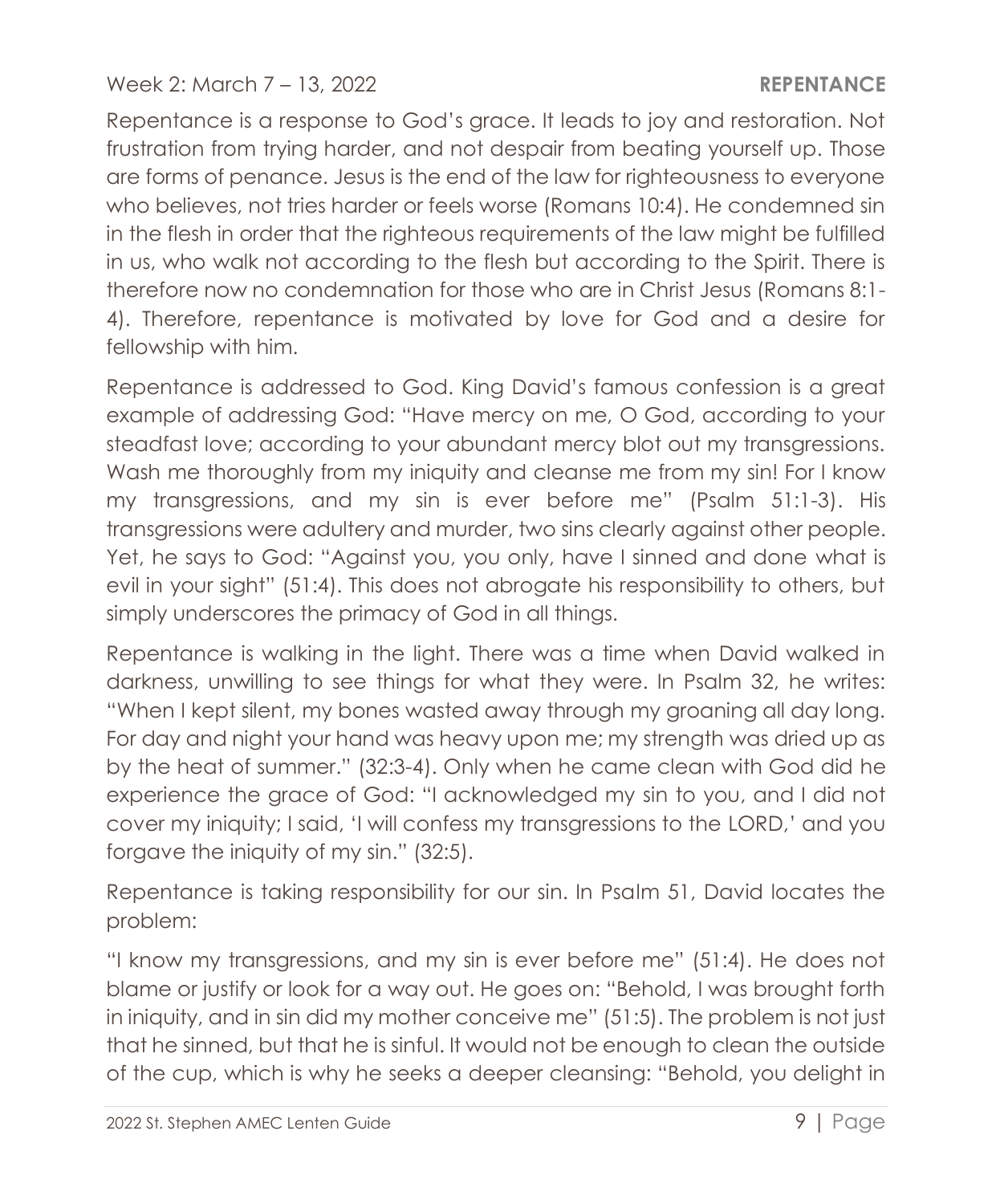truth in the inward being … Purge me with hyssop, and I shall be clean; wash me, and I shall be whiter than snow … Create in me a clean heart, O God, and renew a right spirit within me." (51:6-7, 10).

Repentance is turning to God in faith. In everyday language, repentance means to "change your mind," to reconsider how we are living our lives in light of our new identity and purpose in Christ. We are prone to wander, to pursue life on our terms, to locate our sense of worth and joy and peace outside of God. So the call to repentance is a standing invitation to give up our idolatrous pursuits, and turn to the one true God who restores us to the life for which we were made. We cannot save ourselves.

Repentance is initial and ongoing. You may get in the light, and feel very liberated.

But then it won't be long until you are unmotivated, feeling the disappointment of another rut. This does not underscore the failure of repentance, but merely teaches us that repentance is both initial and ongoing. Real change always requires a clean break, reaffirmed through subsequent decisions. If you are in a mess, and it has happened over weeks or months or years, it is not going to get cleaned up right away. It's a lifestyle.

"Restore to me the joy of your salvation, and uphold me with a willing spirit" (Psalm 51:12)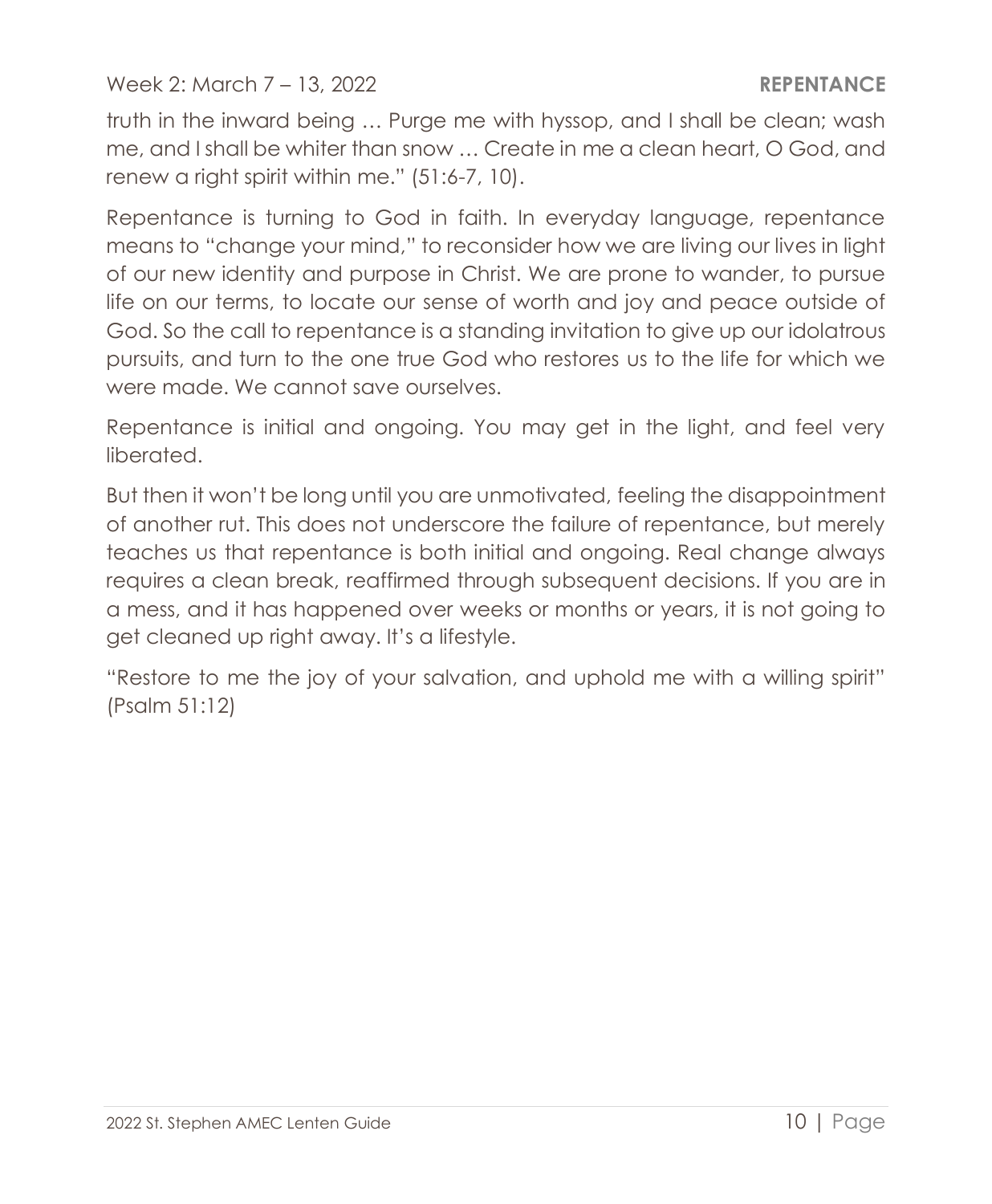Week 3:

March 14 – 20, 2022 Humility

#### MORNING GLORY

Trust in the Lord forever, for the Lord God is an everlasting rock. For he has humbled the inhabitants of the height, the lofty city. He lays it low, lays it low to the ground, casts it to the dust. The foot tramples it, the feet of the poor, the steps of the needy."

The path of the righteous is level; you make level the way of the righteous. In the path of your judgments, O Lord, we wait for you; your name and remembrance are the desire of our soul. My soul yearns for you in the night; my spirit within me earnestly seeks you. For when your judgments are in the earth, the inhabitants of the world learn righteousness. O Lord, you will ordain peace for us, for you have indeed done for us all our works. [ISAIAH 26:4-9, 12]

#### GOSPEL READING

And they were on the road, going up to Jerusalem, and Jesus was walking ahead of them. And they were amazed, and those who followed were afraid. And taking the twelve again, he began to tell them what was to happen to him, saying, "See, we are going up to Jerusalem, and the Son of Man will be delivered over to the chief priests and the scribes, and they will condemn him to death and deliver him over to the Gentiles. And they will mock him and spit on him, and flog him and kill him. And after three days he will rise." [MARK 10:32- 34]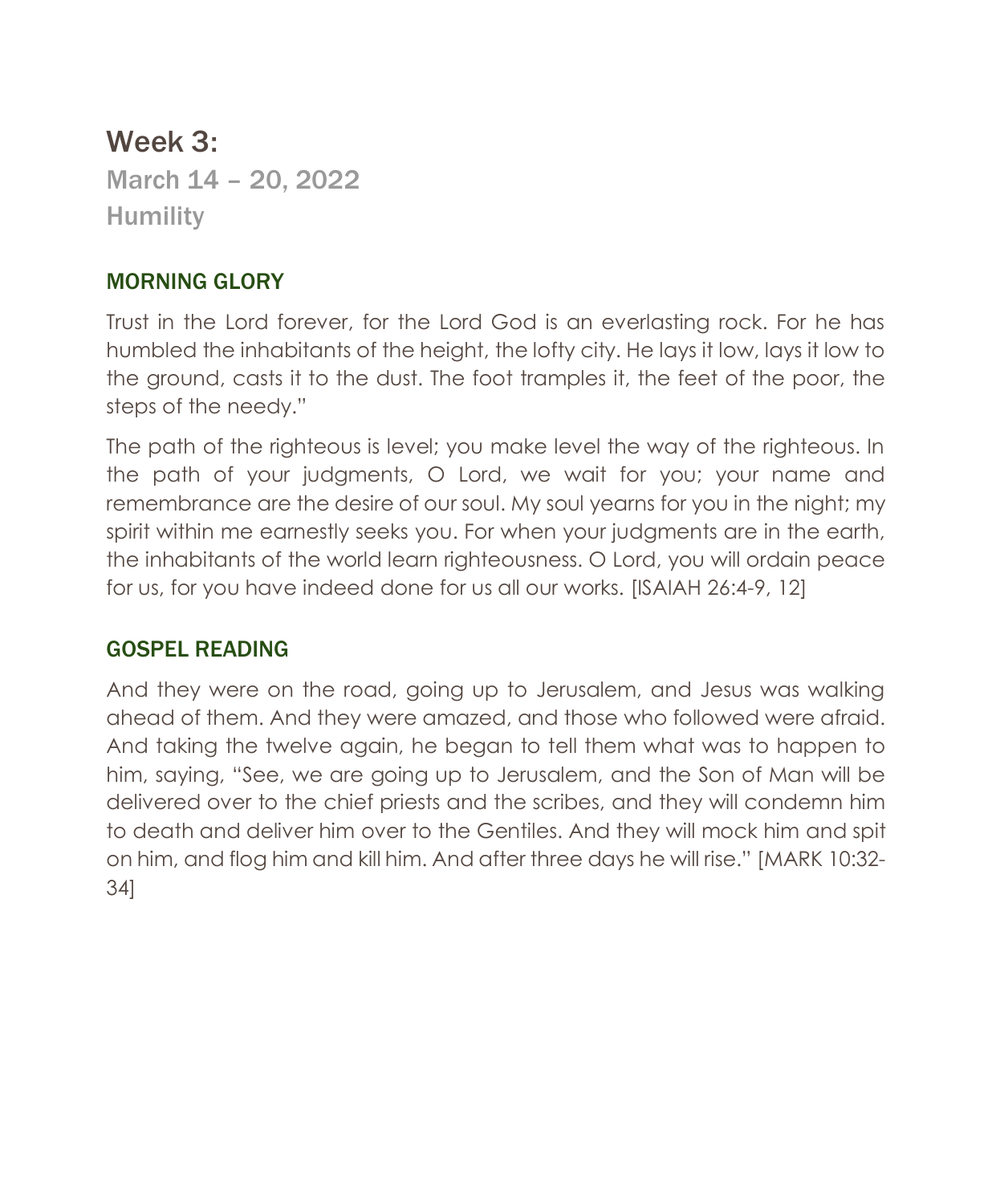Week 3: March 14 – 20, 2022 **HUMILITY**

#### REFLECTION

Have you given thanks for the humility of Jesus?

What are you holding on to that you need to let go of for the good of others?

Do you sense a need to submit to God in some area of your life?

From whom do you want approval or attention? What are you pursuing or doing in order to lift yourself up?

Are you willing for every stone to be turned over in your soul?

How does your community help you know who and whose you are?

#### CHALLENGE OF THE WEEK

#### **Financial Freedom**

Restrict yourself from using your debit card for the week. Other than necessary expenses (utilities, mortgage, bills), use cash for any spending for the week. Use the "envelope system" as a cash management process to help you monitor spending for the week. Pay close attention to how easily you tend to swipe your card and meditate on ways to act with wiser stewardship.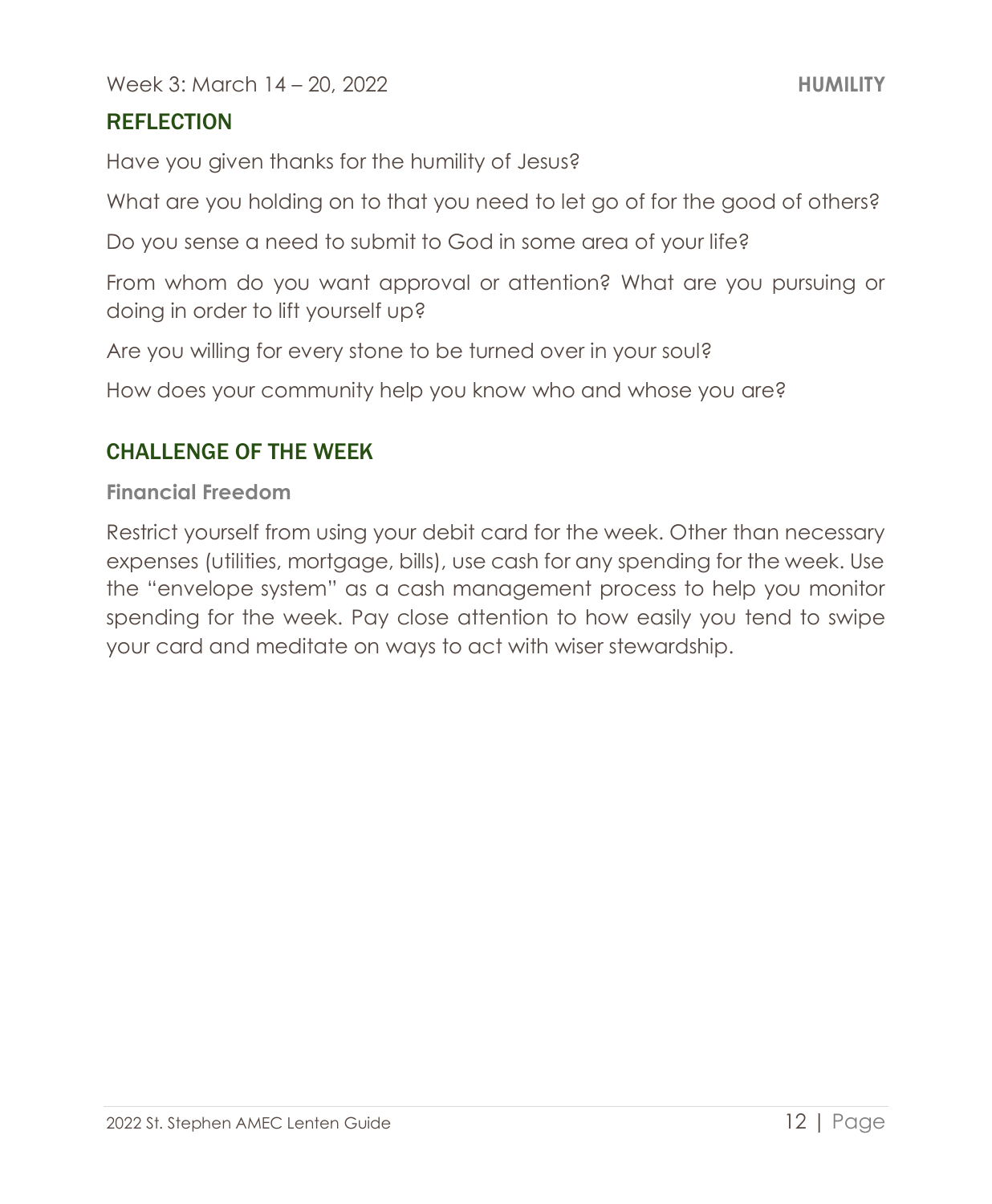Week 3: March 14 – 20, 2022 **HUMILITY**

#### WORSHIP

| Successes:                   | What successes from the fast have you experienced this<br>week that you would like to celebrate? |  |  |  |
|------------------------------|--------------------------------------------------------------------------------------------------|--|--|--|
| <b>Challenges:</b>           | What difficulties have you encountered over the past week<br>that you would like to acknowledge? |  |  |  |
| <b>Action Steps:</b>         | Identify at least one spiritual goal that you would like to work<br>on as you begin Week 4.      |  |  |  |
| <b>Sermon Title:</b>         |                                                                                                  |  |  |  |
| Text:<br><b>Main Points:</b> |                                                                                                  |  |  |  |
|                              |                                                                                                  |  |  |  |
|                              |                                                                                                  |  |  |  |
| The Main Idea:               | <u> 1989 - Johann Stein, mars an de Frankrik (f. 1989)</u>                                       |  |  |  |
|                              | How can I apply this message to my life?                                                         |  |  |  |
|                              |                                                                                                  |  |  |  |
|                              |                                                                                                  |  |  |  |
|                              |                                                                                                  |  |  |  |
|                              |                                                                                                  |  |  |  |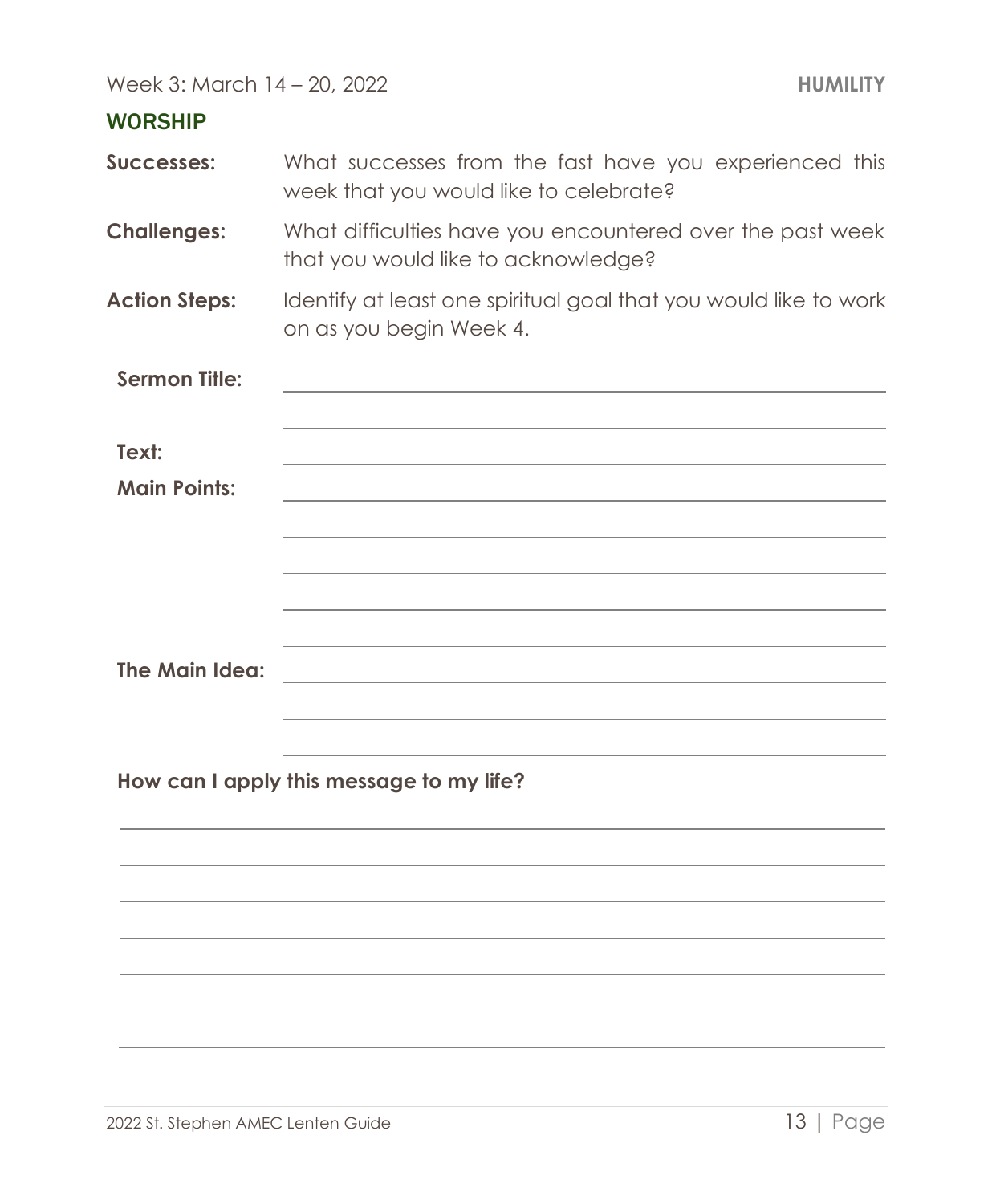# Week 4:

March 21 – 27, 2022 **Suffering** 

#### MORNING GLORY

Oh, give thanks to the Lord, for he is good; for his steadfast love endures forever!

Out of my distress I called on the Lord; the Lord answered me and set me free. The Lord is my strength and my song; he has become my salvation. I shall not die, but I shall live, and recount the deeds of the Lord. The stone that the builders rejected has become the cornerstone. This is the Lord's doing; it is marvelous in our eyes.

This is the day that the Lord has made; let us rejoice and be glad in it.

[SELECTED VERSES FROM PSALM 118]

#### **SCRIPTURE**

Being therefore justified by faith, we have peace with God through our Lord Jesus Christ; through whom also we have had our access by faith into this grace wherein we stand; and we rejoice in hope of the glory of God. And not only so, but we also rejoice in our tribulations: knowing that tribulation worketh steadfastness; and steadfastness; approvedness; and approvedness, hope: and hope putteth not to shame; because the love of God hath been shed abroad in our hearts through the Holy Spirit which was given unto us. [Romans 5:1-5]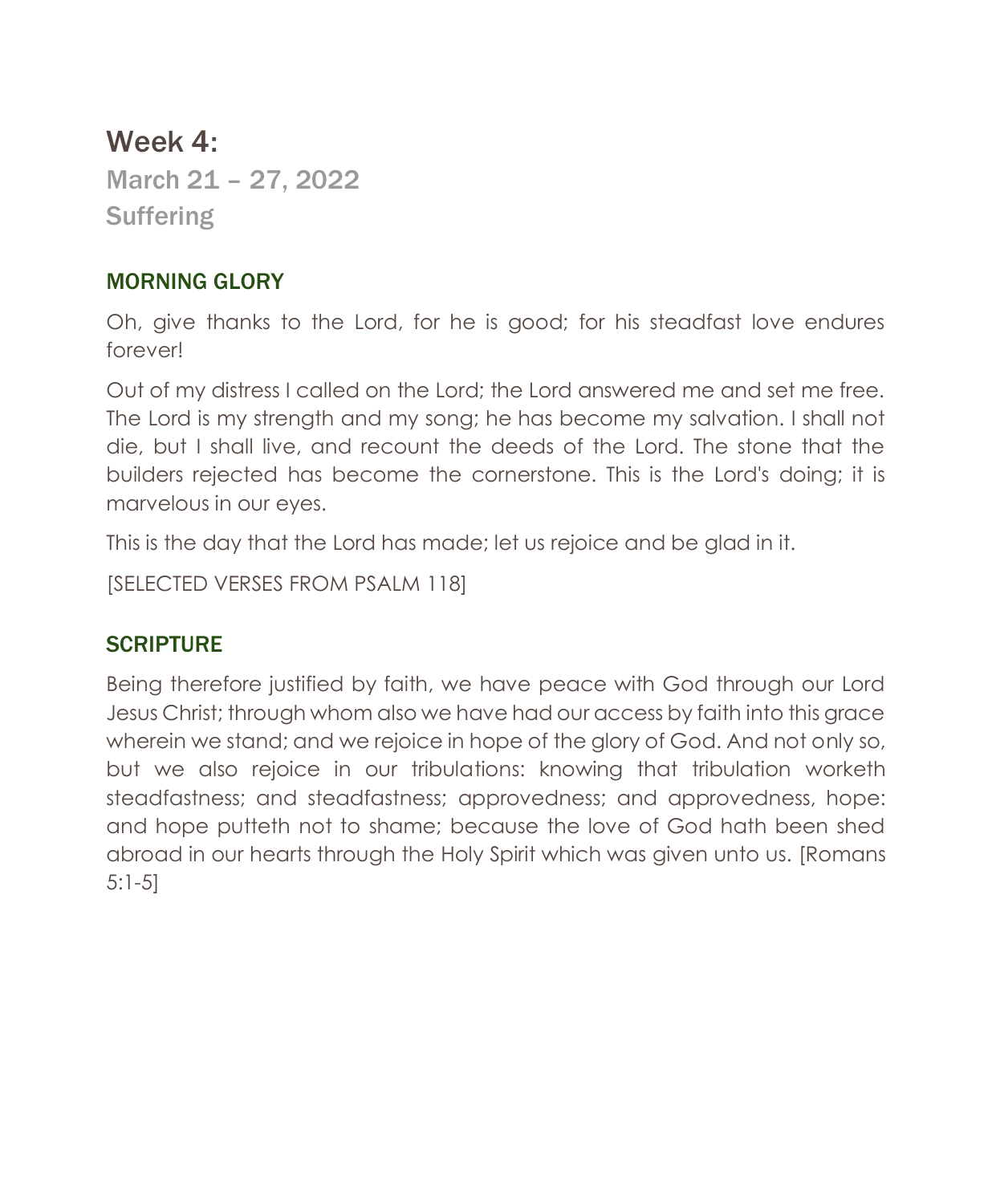#### PRAYER

Almighty and Most Merciful God, we ask forgiveness for our sins committed by thought, word or deed. In the name of Jesus, cleanse us from all unrighteousness. Give us a clean heart and renew the right Spirit within us. Thank you, Lord, for answering prayer. Amen.

- Deaconess Monica Douglas (2016)

#### REFLECTION

- 1. How does the reality of suffering challenge your faith?
- 2. Have you tried to explain suffering in ways that might be unbiblical?
- 3. How does Jesus' death and resurrection give you strength and hope?
- 4. How does your inclination to avoid hardship hinder your ability to follow Jesus?
- 5. How does the Spirit's presence in your suffering comfort and strengthen you?
- 6. Is the Spirit currently leading you somewhere you don't want to go?

#### CHALLENGE OF THE WEEK

#### **Media Fast**

This week, choose to Unplug—TV, Facebook, Twitter, Netflix, etc. This is perhaps the single best way to carve out some extra time in your day for prayer and meditation.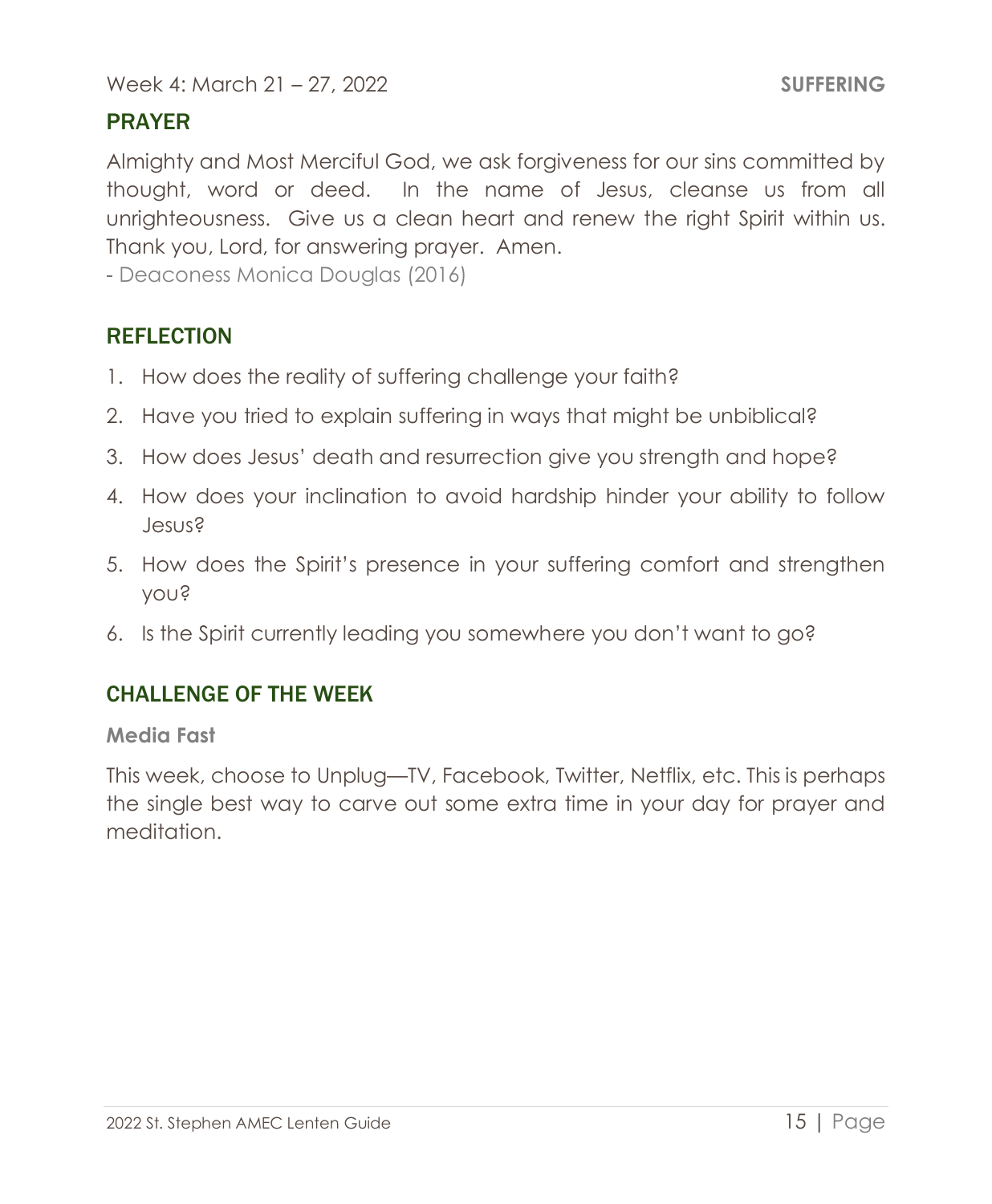Week 4: March 21 – 27, 2022 **SUFFERING**

#### WORSHIP

| Successes:                   | What successes from the fast have you experienced this<br>week that you would like to celebrate? |  |  |
|------------------------------|--------------------------------------------------------------------------------------------------|--|--|
| <b>Challenges:</b>           | What difficulties have you encountered over the past week<br>that you would like to acknowledge? |  |  |
| <b>Action Steps:</b>         | Identify at least one spiritual goal that you would like to work<br>on as you begin Week 5.      |  |  |
| <b>Sermon Title:</b>         |                                                                                                  |  |  |
| Text:<br><b>Main Points:</b> |                                                                                                  |  |  |
| The Main Idea:               |                                                                                                  |  |  |
|                              | How can I apply this message to my life?                                                         |  |  |
|                              |                                                                                                  |  |  |
|                              |                                                                                                  |  |  |
|                              |                                                                                                  |  |  |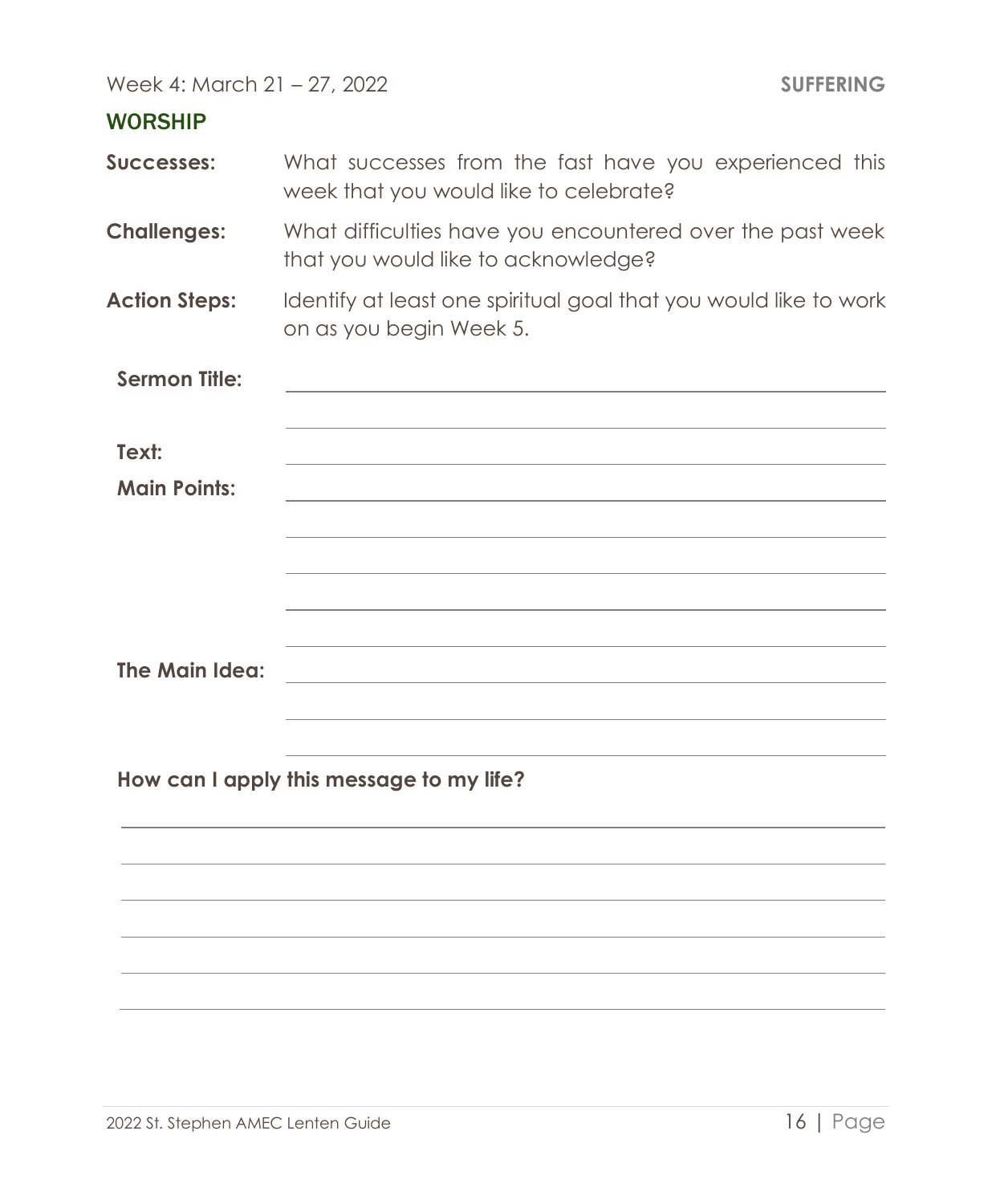Week 4: March 21 – 27, 2022 **SUFFERING**

#### Be Imitators of God

Written by Deaconess Monica Douglas (2011)

Since you are God's dear children, you must try to be like Him. Your life must be controlled by love, just as Christ loved us and gave His life for us as a sweet smelling offering and sacrifice that pleased the Father.

Say "No" to selfish desires and wants, and say "Yes" to God, Who has given us His Word to teach us how to live our lives on earth. Jesus told His followers (disciples) to take up their cross daily, deny themselves and follow Him. These crosses are sometimes very difficult, painful, cause misery and suffering. To carry the cross involves self-denial and self-restraint. There will be unforeseen circumstances that will be unbearable. Trust and obey God anyhow—with Him at our side we can endure. Speak to Him daily. He is a friend that sticks closer than a brother. He will strengthen you to bear the tests. There is a constant message of hope for the kingdom to come, but there is also help for the kingdom at hand. As Christians we look forward to the joys of heaven and at the same time we embrace the joys of life.

If you forget anything, don't forget Jesus. When times get hard, remember Jesus. When tears come, remember Jesus. When there seems to be no way, remember Jesus. Let Him be your all in all.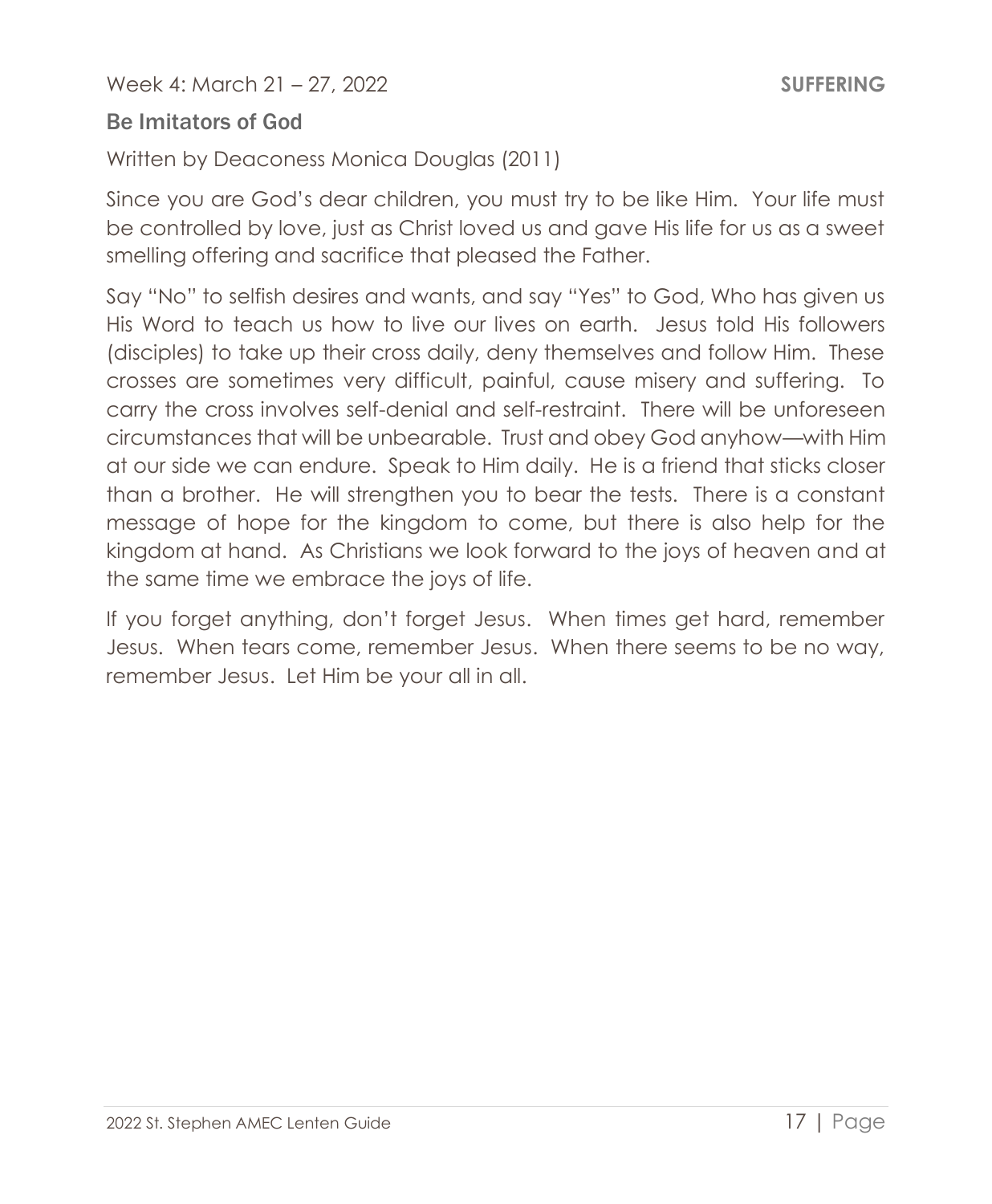Week 5: March 28 – April 3, 2022 Lament

#### MORNING GLORY

But this I call to mind, and therefore I have hope: The steadfast love of the Lord never ceases; his mercies never come to an end; they are new every morning; great is your faithfulness. "The Lord is my portion," says my soul, "therefore I will hope in him." The Lord is good to those who wait for him, to the soul who seeks him. It is good that one should wait quietly for the salvation of the Lord. [LAMENTATIONS 3:21-26]

#### **SCRIPTURE**

"But in those days, after that tribulation, the sun will be darkened, and the moon will not give its light, and the stars will be falling from heaven, and the powers in the heavens will be shaken. And then they will see the Son of Man coming in clouds with great power and glory. And then he will send out the angels and gather his elect from the four winds, from the ends of the earth to the ends of heaven. "From the fig tree learn its lesson: as soon as its branch becomes tender and puts out its leaves, you know that summer is near. So also, when you see these things taking place, you know that he is near, at the very gates. Truly, I say to you, this generation will not pass away until all these things take place. Heaven and earth will pass away, but my words will not pass away. [MARK 13:24-31]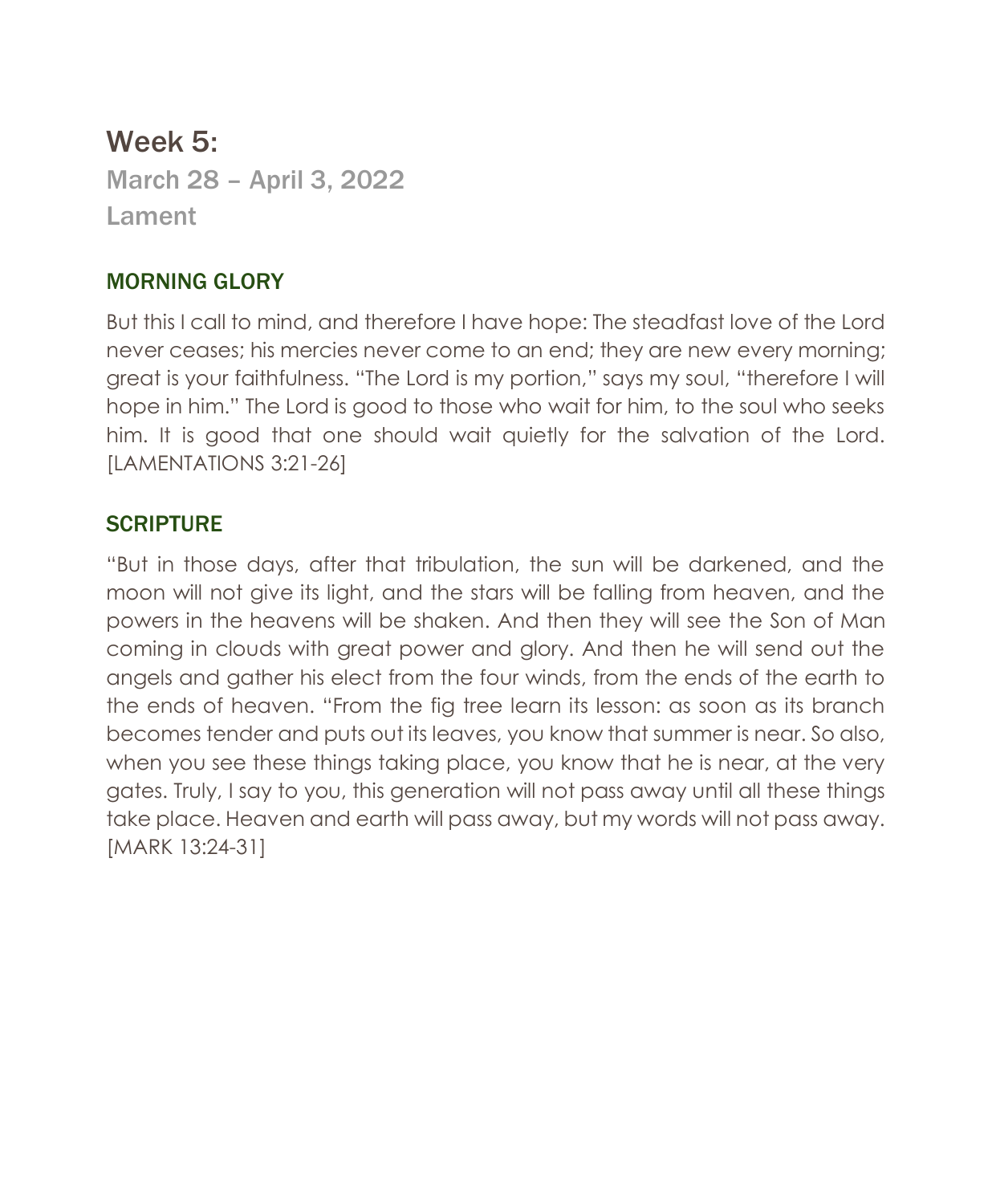#### A PRAYER OF COMMUNAL LAMENT

#### [also see Psalm 44, 60, 74, 79, 80, 85, 90]

God of Mercy, Love and Peace! We cry out for the ways in which suffering and brokenness has overpowered the world. We mourn for all of humanity and the places where evil prevails. There is so much pain within the world due to ongoing turmoil that occurs as a result of power and privilege. Our hearts break for your children who are without a home. The sick suffer without an answer for healing. Communities are destroyed because of the increase of poverty. The marginalized suffer because of those who refuse to honor their humanity. Dangerous leaders choose to fight for the status quo instead of changing the systems to create equity. We call out the evils of racism, classism, sexism, violence, hatred, intolerance and all of despair. Lord, look down upon us and hear our distress. Deliver us from the hand of the evil one and shower down a miracle. Give us the courage to stay fervent in our faith. Remind us of the redemption, power and glory that is made possible through a relationship with you. For in these times of trouble, we need you. We praise you for you never give up on us. We celebrate that in the midst of trials, we are not alone. Thank you for your presence that gives us new mercies from day to day. Guide us by the power of your Spirit as we wait for an answer from you. Let it be so. Amen -Rev. Samuel Green, Jr. (2016)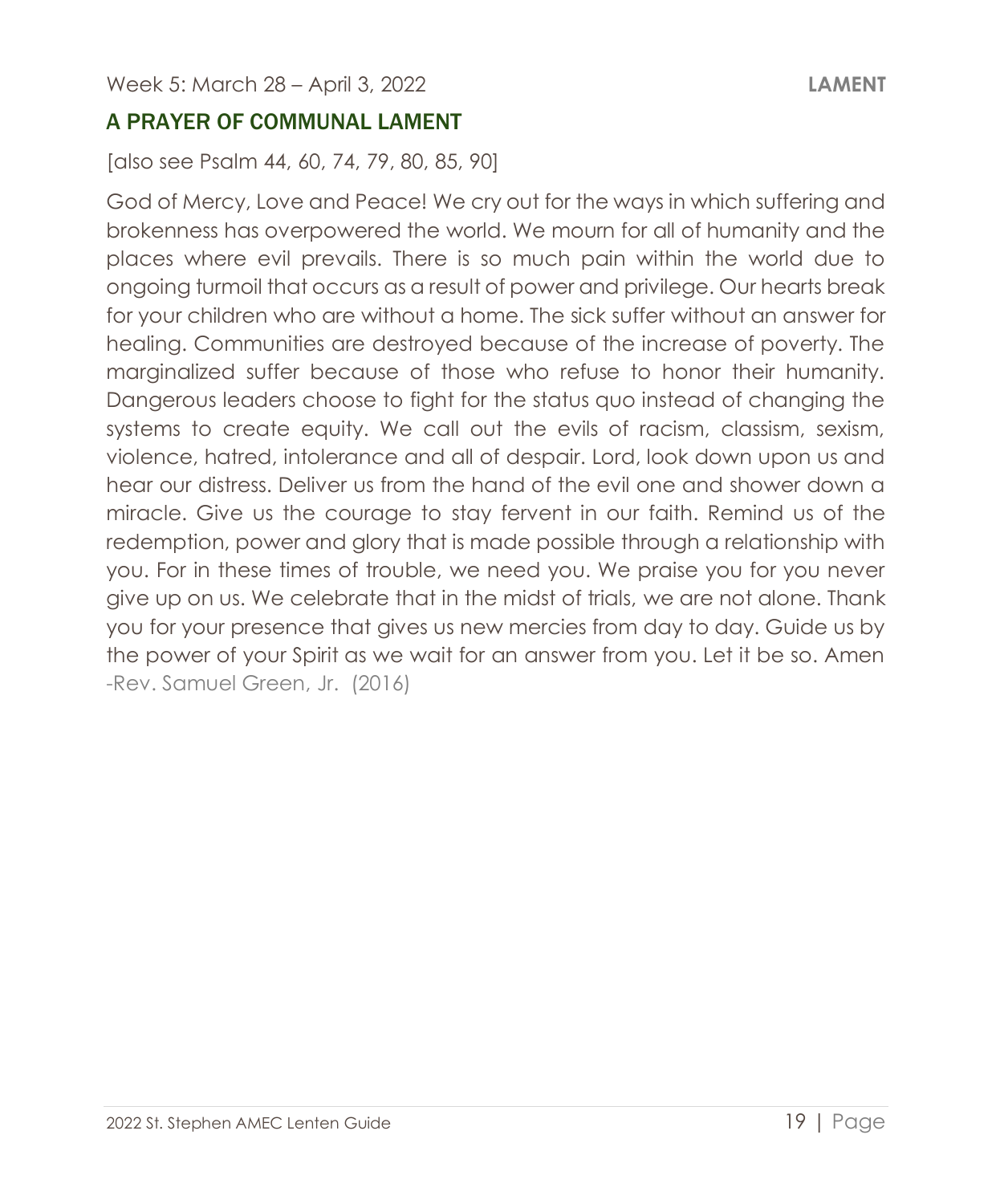#### **REFLECTION**

Lament is not about getting things off your chest. It's about casting your anxieties upon God, and trusting him with them. Mere complaining indicates a lack of intimacy with God. Because lament is a form of prayer, lament transforms our cries and complaints into worship. Walter Brueggemann says that undergirding biblical lament is "a relationship between the lamenter and his God that is close and deep enough for the protester to speak in imperatives, addressing God as 'you' and reminding him of his covenantal promises." Anyone can complain, and practically everyone does. Christians can lament.

They can talk to God about their condition and ask him to change things because they have a relationship with him. To lament is to be utterly honest before a God whom our faith tells us we can trust.

Biblical lament affirms that suffering is real and spiritually significant, but not hopeless. In his mercy, our God has given us a form of language that bends his ear and pulls his heart.

#### QUESTIONS TO PONDER

- What breaks your heart? What about your own brokenness frustrates or grieves you?
- How do you normally deal with these emotions? Can you say these things to God?
- What are your "how long?" questions?
- How have you experienced God's love in the past?
- How do you need to grow in your understanding of God's love in order to trust him now?
- What do you want the Lord to see in your life, in your church, in your community, and in our world?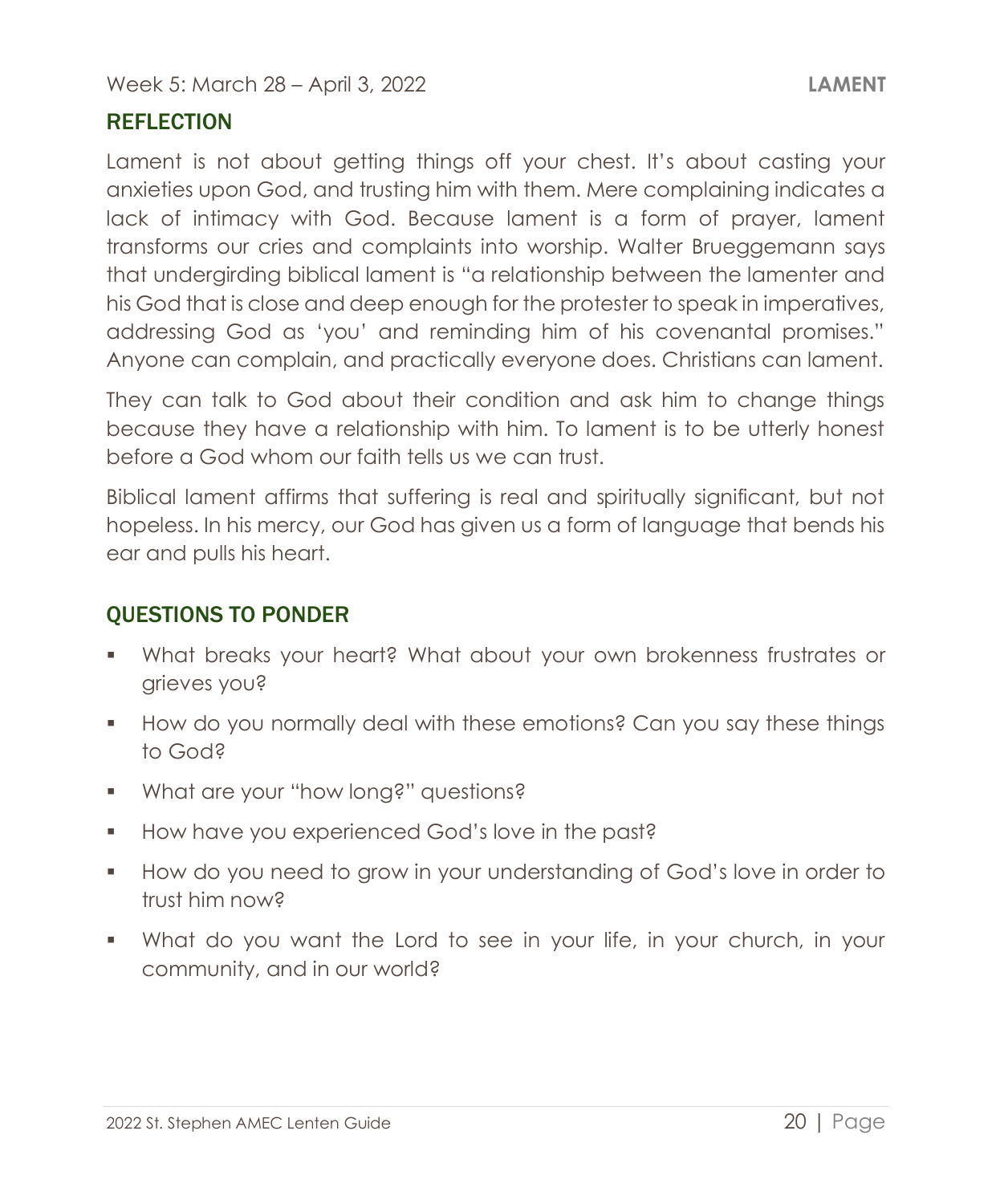#### CHALLENGE OF THE WEEK

Purge of all your excess stuff and donate the best of it to Goodwill or a local thrift store that benefits your neighbors.

#### **WORSHIP**

| Successes:           | What successes from the fast have you experienced this<br>week that you would like to celebrate? |  |  |  |
|----------------------|--------------------------------------------------------------------------------------------------|--|--|--|
| <b>Challenges:</b>   | What difficulties have you encountered over the past week<br>that you would like to acknowledge? |  |  |  |
| <b>Action Steps:</b> | Identify at least one spiritual goal that you would like to work<br>on as you begin Week 6.      |  |  |  |
| <b>Sermon Title:</b> |                                                                                                  |  |  |  |
| Text:                |                                                                                                  |  |  |  |
| <b>Main Points:</b>  |                                                                                                  |  |  |  |
| The Main Idea:       |                                                                                                  |  |  |  |
|                      | How can I apply this message to my life?                                                         |  |  |  |
|                      |                                                                                                  |  |  |  |
|                      |                                                                                                  |  |  |  |
|                      |                                                                                                  |  |  |  |
|                      |                                                                                                  |  |  |  |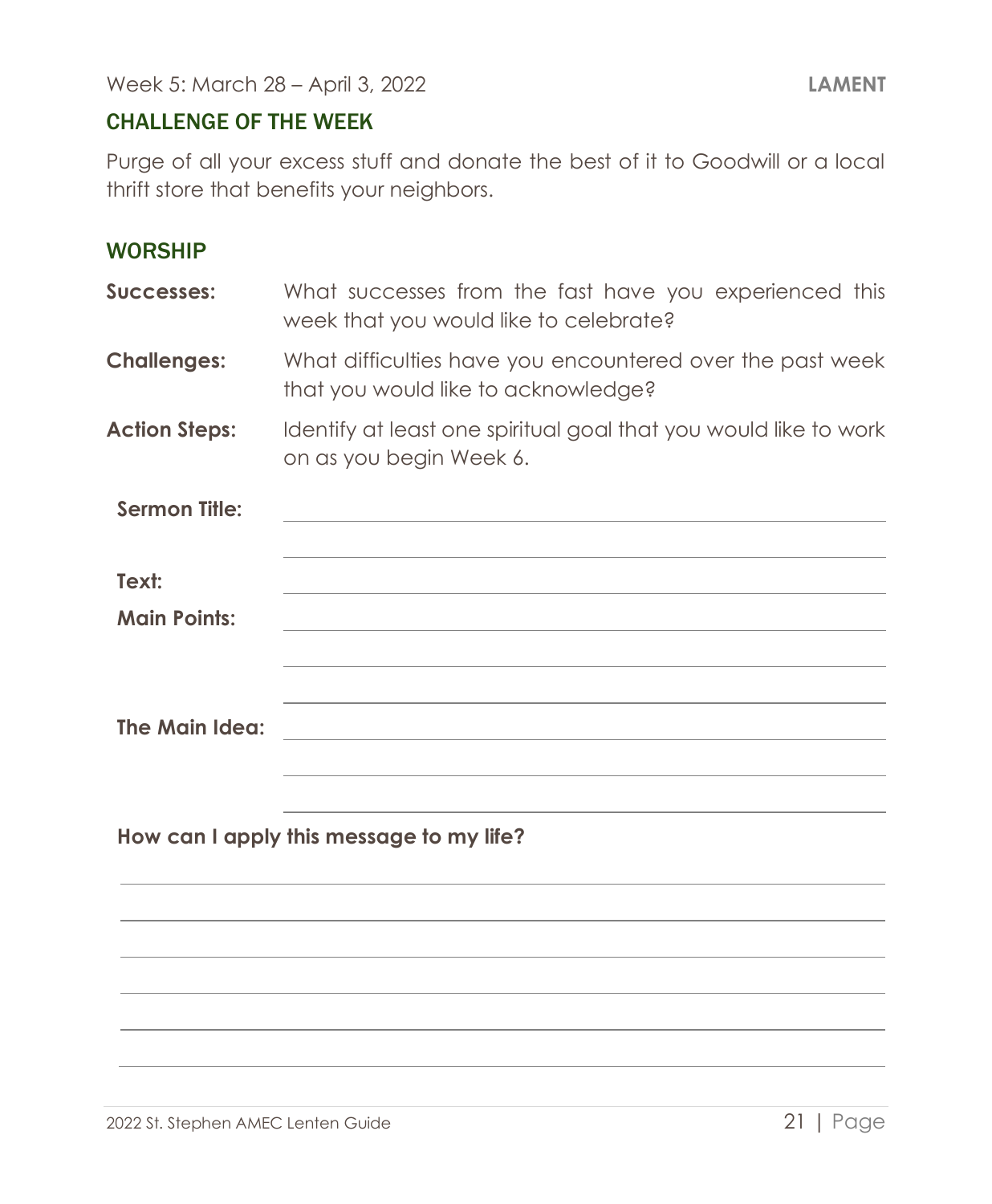# Week 6:

April 4 – 10, 2022 **Sacrifice** 

#### **SCRIPTURE**

It was now two days before the Passover and the Feast of Unleavened Bread. And the chief priests and the scribes were seeking how to arrest him by stealth and kill him, for they said, "Not during the feast, lest there be an uproar from the people."

And while he was at Bethany in the house of Simon the leper, as he was reclining at table, a woman came with an alabaster flask of ointment of pure nard, very costly, and she broke the flask and poured it over his head. There were some who said to themselves indignantly, "Why was the ointment wasted like that?

For this ointment could have been sold for more than three hundred denarii and given to the poor." And they scolded her. But Jesus said, "Leave her alone. Why do you trouble her? She has done a beautiful thing to me. For you always have the poor with you, and whenever you want, you can do good for them. But you will not always have me. She has done what she could; she has anointed my body beforehand for burial. And truly, I say to you, wherever the gospel is proclaimed in the whole world, what she has done will be told in memory of her." [MARK 14:1-9]

#### PRAYER

Send your Spirit among us, O God, as we meditate on the sacrifice of Jesus Christ. Prepare our minds to hear your Word. Move our hearts to accept what we hear. Purify our will to obey in joy and faith. This we pray through Christ, our Savior. Amen.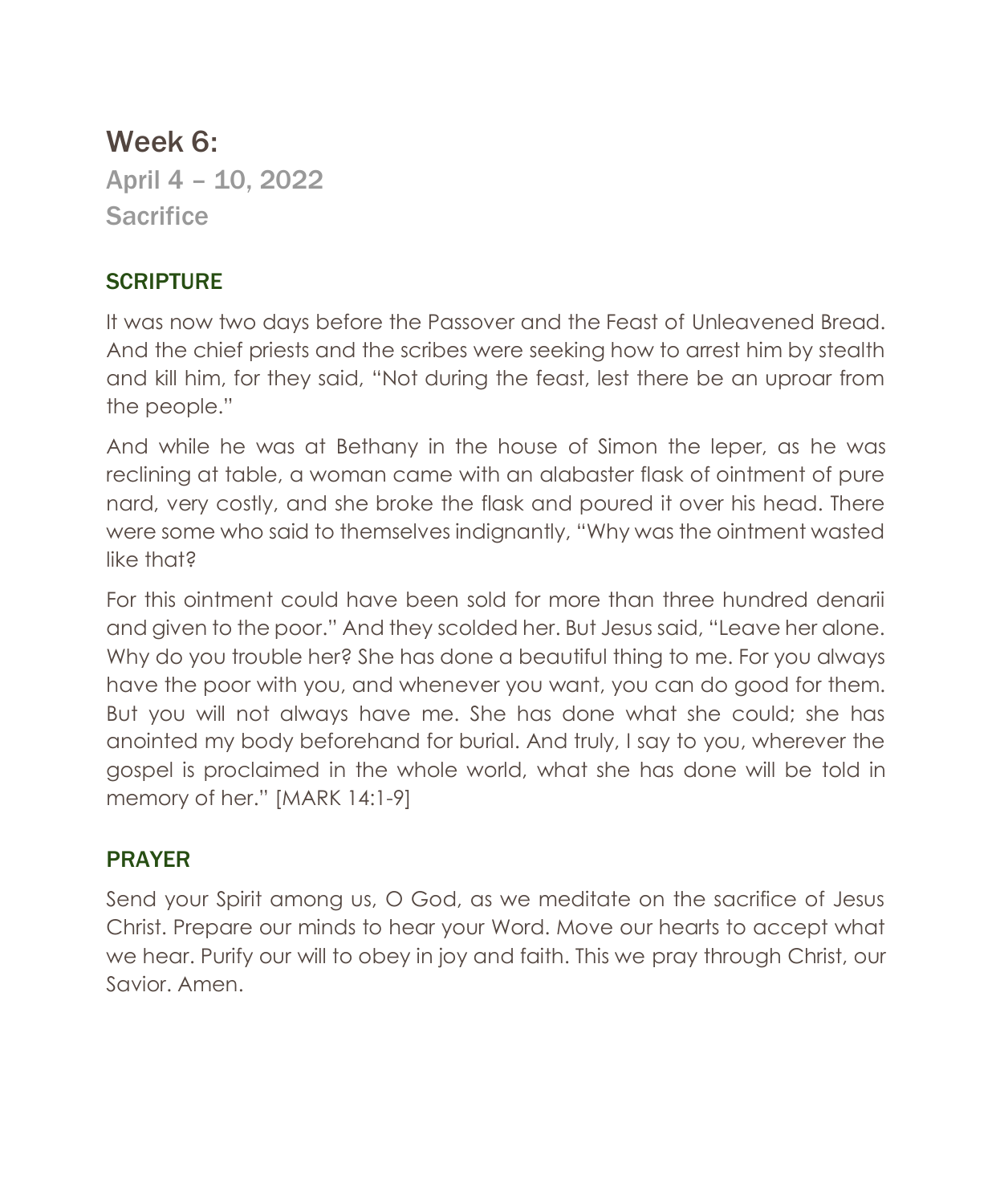Week 6: April 4 – 10, 2022 **SACRIFICE**

#### REFLECTION

Philippians 2 says this of Jesus Christ: "He made himself nothing, taking the form of a servant, being born in the likeness of men. And being found in human form, he humbled himself by becoming obedient to the point of death" (2:7-8) Not only was it a sacrifice for God the Son to take on human flesh, you might say that Jesus' entire life was marked by sacrifice—giving up his rights and spending himself for the sake of others. From the beginning of his life, his feet were always walking toward the ultimate sacrifice of death on a brutal Roman cross. This brings a question to mind: Why is sacrifice so central to God's plan of redemption and reconciliation? Why couldn't God just forgive people of their sins without sacrifice?

Redemption is a term of value, so there must be a cost involved. To redeem means to buy back, to regain possession of something in exchange for payment. Because we are created in the image of God and he loves us, he considered us worth the cost of redemption.

Our salvation from sin and death was paid for through the sacrifice of Jesus by death on the cross. God thought we were worth saving. The questions we should continue to ask ourselves in this season are:

- 1. What forms of evil have we been saved from?
- 2. What does Christ's sacrifice save us for?
- 3. What promises of God (which you have in Christ) are you struggling to believe?
- 4. How can the blood of Christ give you assurance that God keeps his promises to his children?

Spend a few moments praising God that he is a covenant-keeper and that he has fulfilled all the provisions of the covenant that binds you in everlasting relationship with him.

#### **WORSHIP**

**Successes:** What successes from the fast have you experienced this week that you would like to celebrate?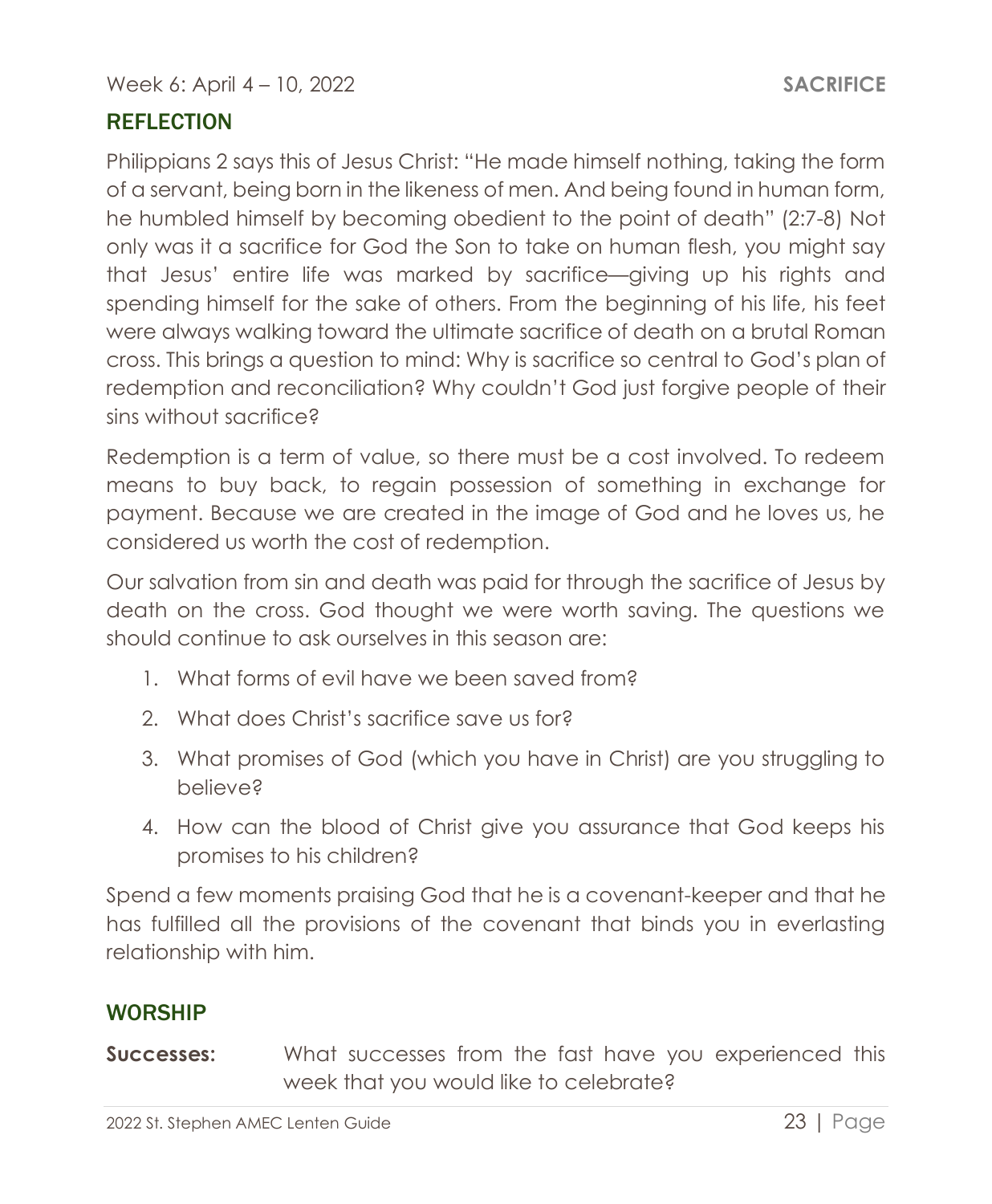| Week 6: April 4 - 10, 2022 |                                                                                                  | <b>SACRIFICE</b> |
|----------------------------|--------------------------------------------------------------------------------------------------|------------------|
| <b>Challenges:</b>         | What difficulties have you encountered over the past week<br>that you would like to acknowledge? |                  |
| <b>Action Steps:</b>       | Identify at least one spiritual goal that you would like to work<br>on as you begin Holy Week.   |                  |
| <b>Palm Sunday</b>         |                                                                                                  |                  |
| <b>Sermon Title:</b>       |                                                                                                  |                  |
| Text:                      |                                                                                                  |                  |
| <b>Main Points:</b>        |                                                                                                  |                  |
|                            |                                                                                                  |                  |
|                            |                                                                                                  |                  |
| The Main Idea:             |                                                                                                  |                  |
|                            | How can I apply this message to my life?                                                         |                  |
|                            |                                                                                                  |                  |
|                            |                                                                                                  |                  |
|                            |                                                                                                  |                  |
|                            |                                                                                                  |                  |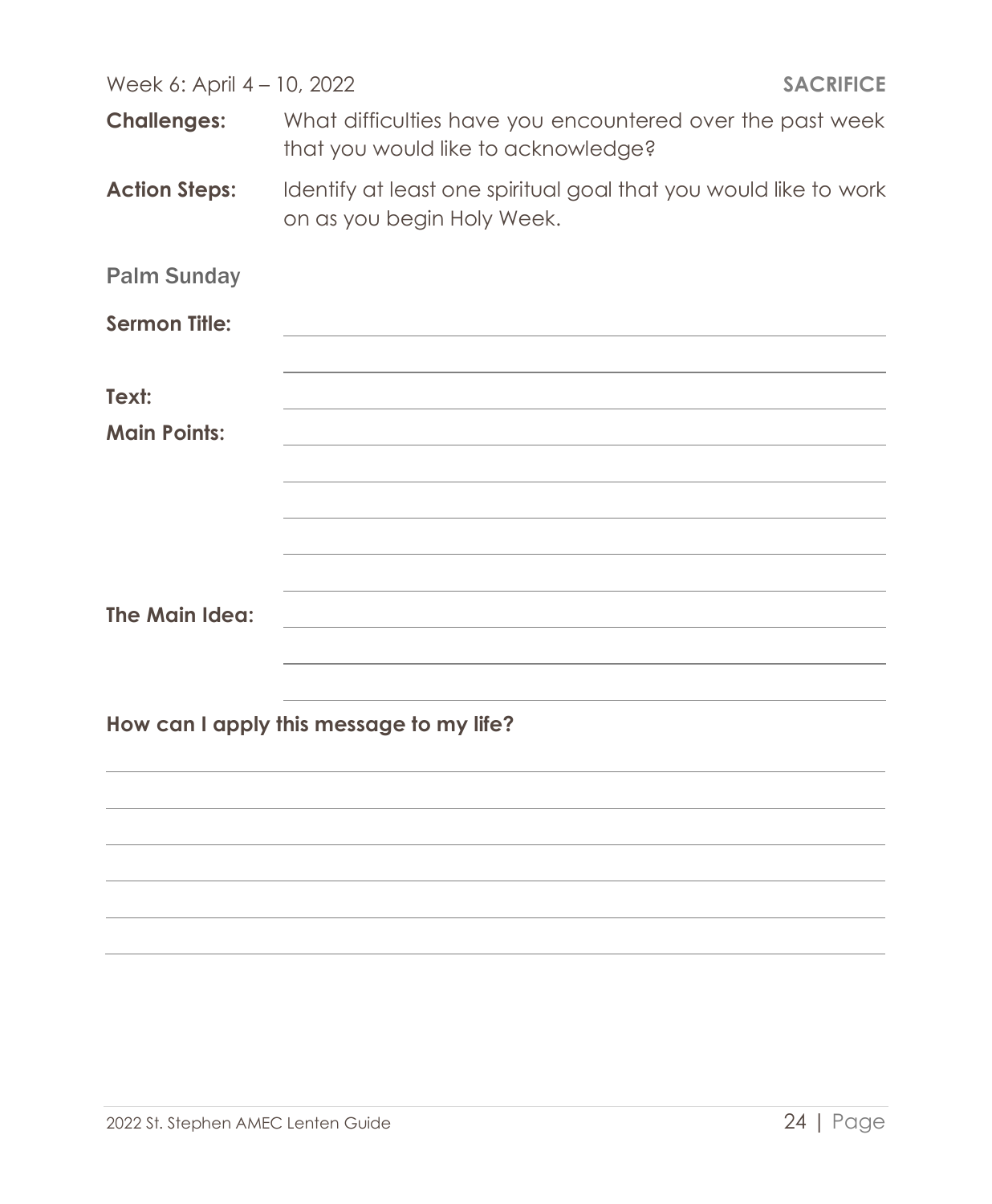# Holy Week:

April 11 – 17, 2022 Death

#### **SCRIPTURE**

And as they were eating, he took bread, and after blessing it broke it and gave it to them, and said, "Take; this is my body." And he took a cup, and when he had given thanks he gave it to them, and they all drank of it. And he said to them, "This is my blood of the covenant, which is poured out for many. Truly, I say to you, I will not drink again of the fruit of the vine until that day when I drink it new in the kingdom of God." And when they had sung a hymn, they went out to the Mount of Olives. And Jesus said to them, "You will all fall away, for it is written, 'I will strike the shepherd, and the sheep will be scattered.' But after I am raised up, I will go before you to Galilee." Peter said to him, "Even though they all fall away, I will not." And Jesus said to him, "Truly, I tell you, this very night, before the rooster crows twice, you will deny me three times." But he said emphatically, "If I must die with you, I will not deny you." And they all said the same. [MARK 14:22-31]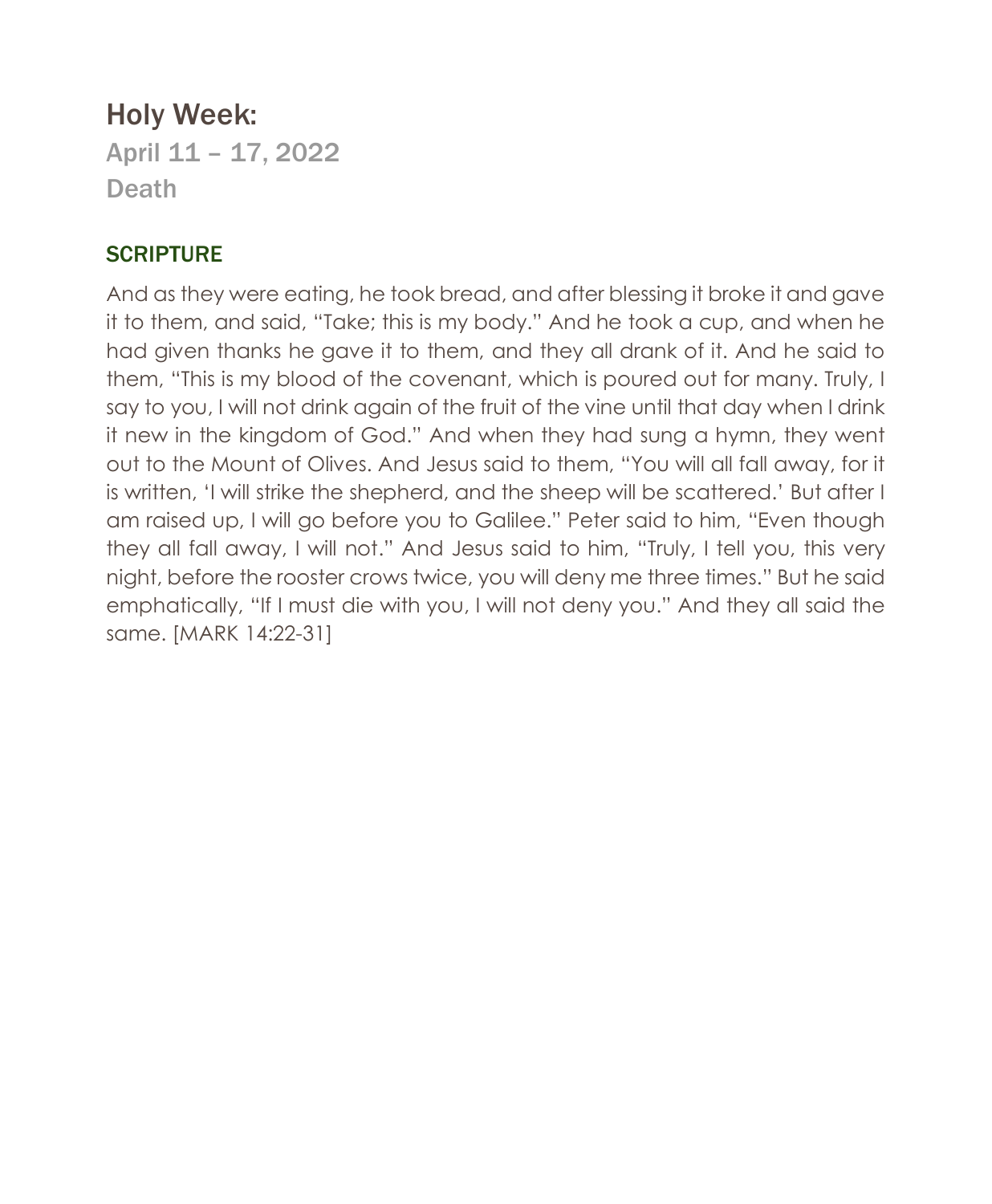Holy Week: April 11 – 17, 2022 **DEATH**

#### WORSHIP

| <b>Successes:</b>      | What successes from the fast have you experienced this<br>week that you would like to celebrate?                                                     |
|------------------------|------------------------------------------------------------------------------------------------------------------------------------------------------|
| <b>Challenges:</b>     | What difficulties have you encountered over the past week<br>that you would like to acknowledge?                                                     |
| <b>Moving Forward:</b> | What have you learned about yourself during this Lenten<br>season? How will you use what you have learned to deepen<br>your spiritual walk with God? |
| <b>Easter Sunday</b>   |                                                                                                                                                      |
| <b>Sermon Title:</b>   |                                                                                                                                                      |
| Text:                  |                                                                                                                                                      |
| <b>Main Points:</b>    |                                                                                                                                                      |
|                        |                                                                                                                                                      |
| <b>The Main Idea:</b>  |                                                                                                                                                      |
|                        |                                                                                                                                                      |
|                        | How can I apply this message to my life?                                                                                                             |
|                        |                                                                                                                                                      |
|                        |                                                                                                                                                      |
|                        |                                                                                                                                                      |